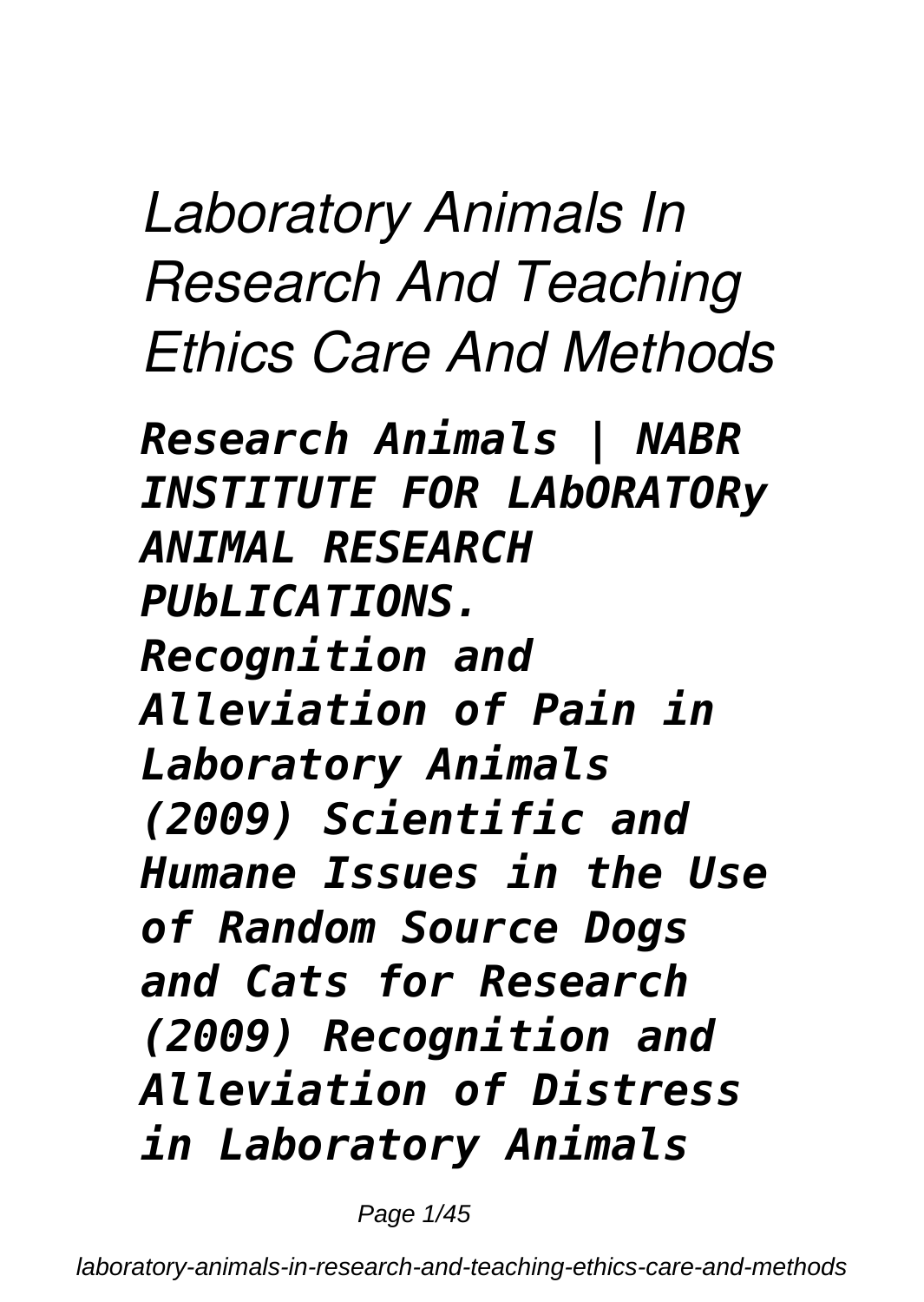*(2008) Toxicity Testing in the 21st Century: A Vision and a Strategy (2007) The international journal of laboratory animal science, technology, welfare and medicine, Laboratory Animals publishes peerreviewed original papers and reviews on all aspects of the care and use of animals in biomedical research. The journal promotes improvements in the welfare or well-being of the animals used, it* Page 2/45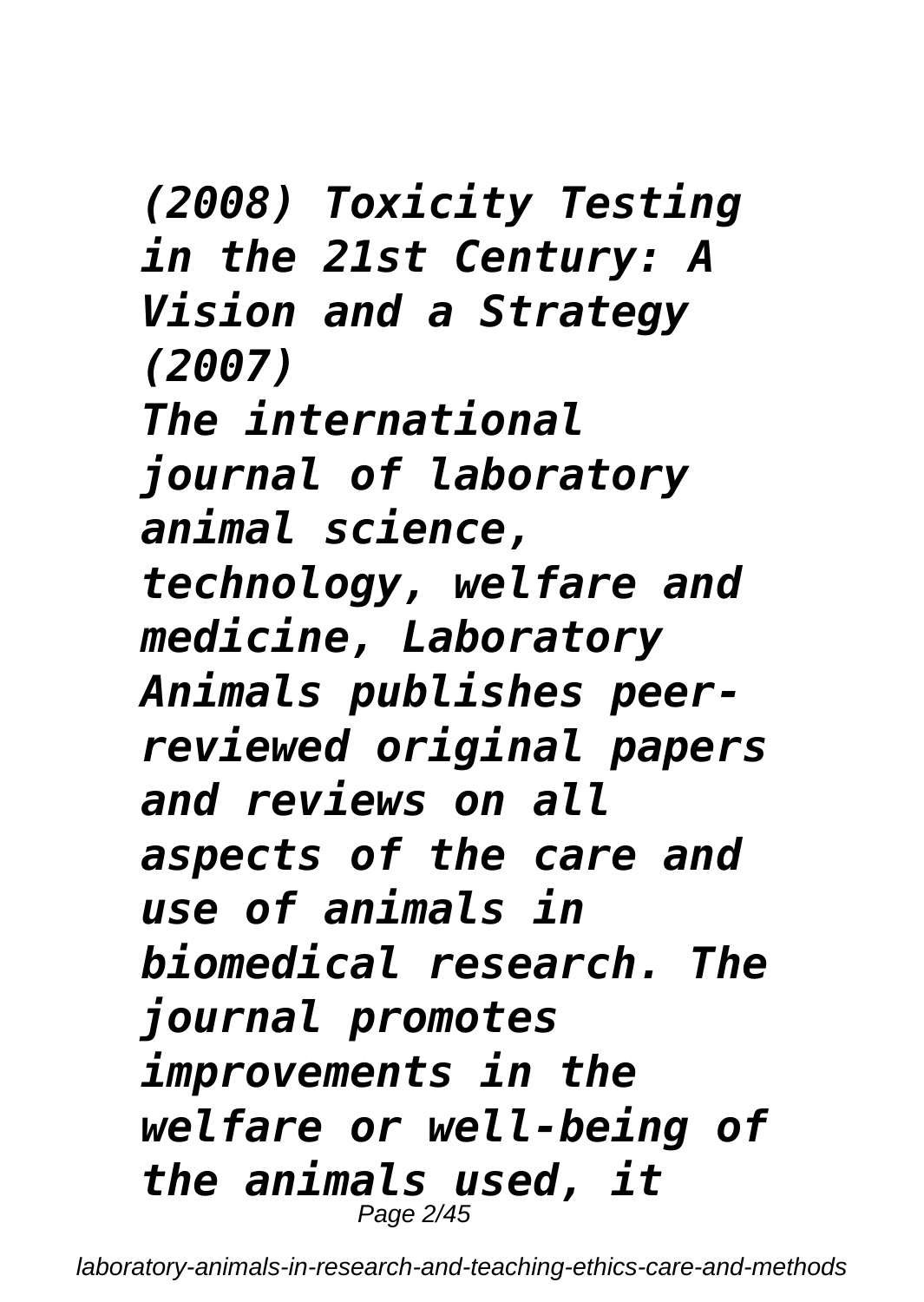### *particularly focuses on*

*...*

*Laboratory Animals: Regulations and Recommendations for the Care and Use of Animals in Research, Second Edition, is the only publication to offer a global compilation of standards on the care, welfare and use of animals in research. The book provides updated information that will be of great interest to professionals across laboratory animal ... Laboratory Animals In* Page 3/45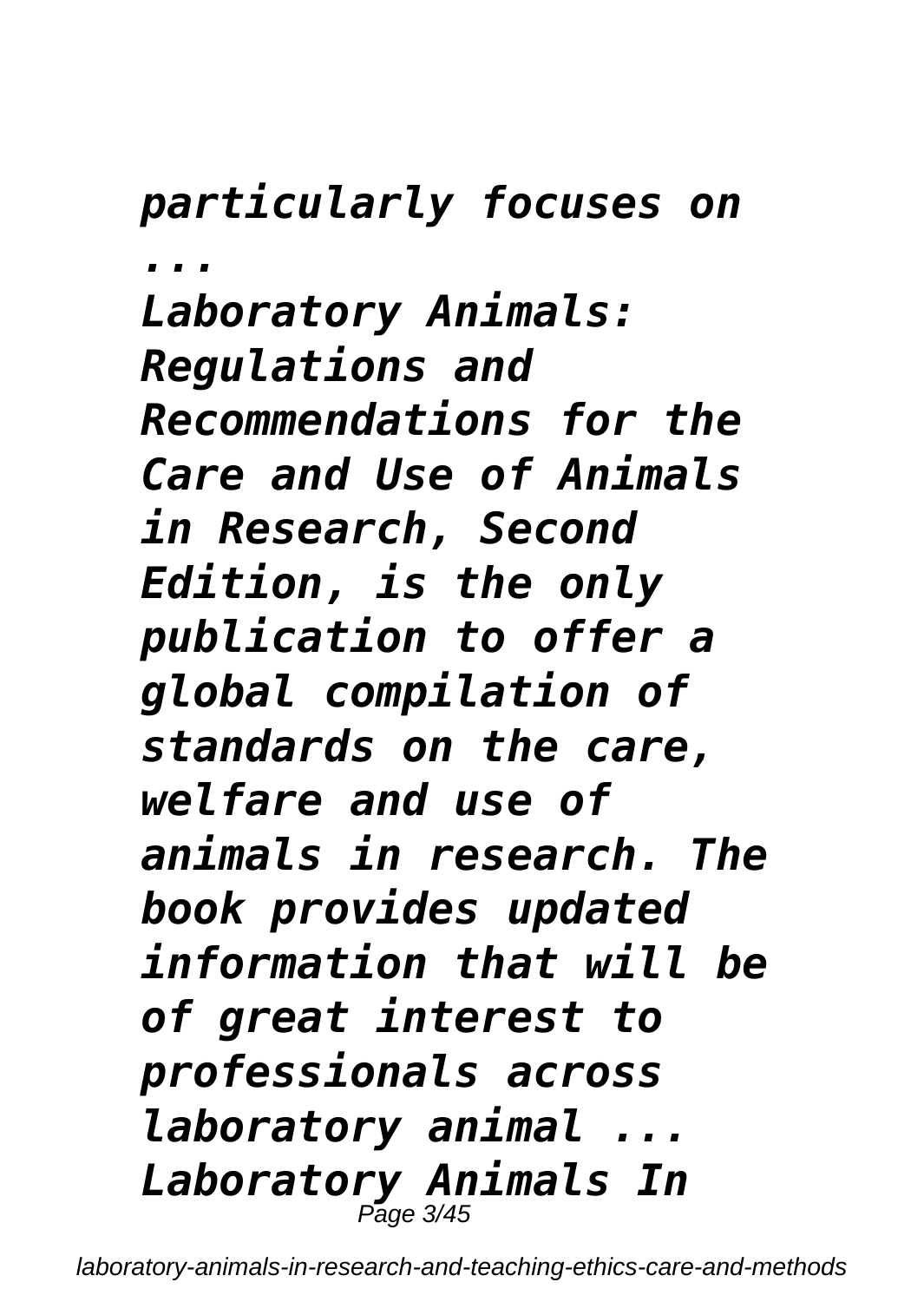*Research And Laboratory Animals: Regulations and Recommendations for the Care and Use of Animals in Research, Second Edition, is the only publication to offer a global compilation of standards on the care, welfare and use of animals in research. The book provides updated information that will be of great interest to professionals across laboratory animal ...*

*Laboratory Animals |* Page 4/45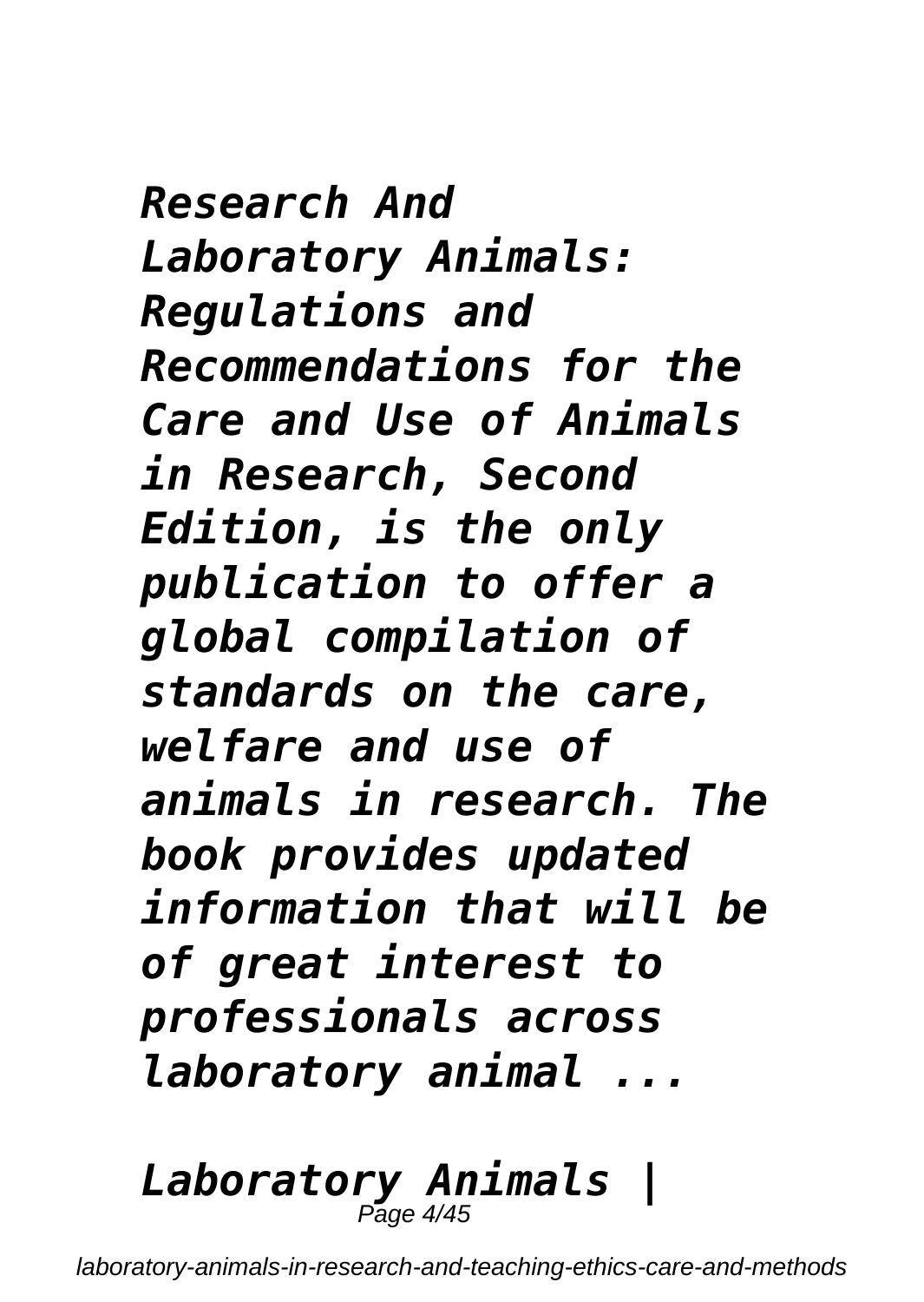*ScienceDirect Laboratory Animals in Research and Teaching contains valuable information that college and high school instructors will need to establish and maintain laboratories at their institutions. The volume offers practical advice about administrative matters, ethical issues, and the guidelines and regulations for the care and feeding of animals.*

#### *Laboratory Animals in Research and Teaching:* Page 5/45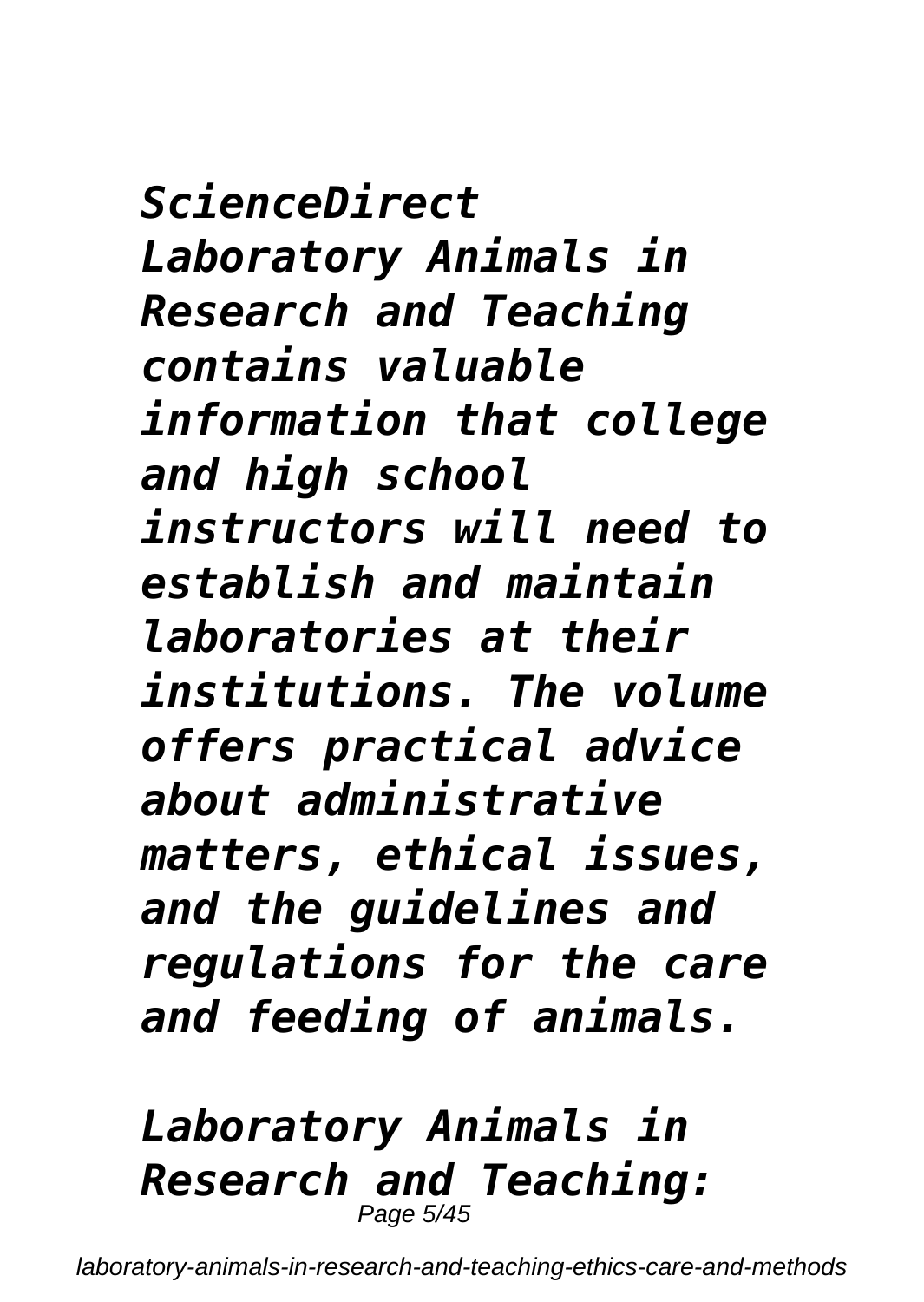*Ethics, Care ... Laboratory Animals: Regulations and Recommendations for the Care and Use of Animals in Research, Second Edition, is the only publication to offer a global compilation of standards on the care, welfare and use of animals in research.The book provides updated information that will be of great interest to professionals across laboratory animal science and biomedical research.* Page 6/45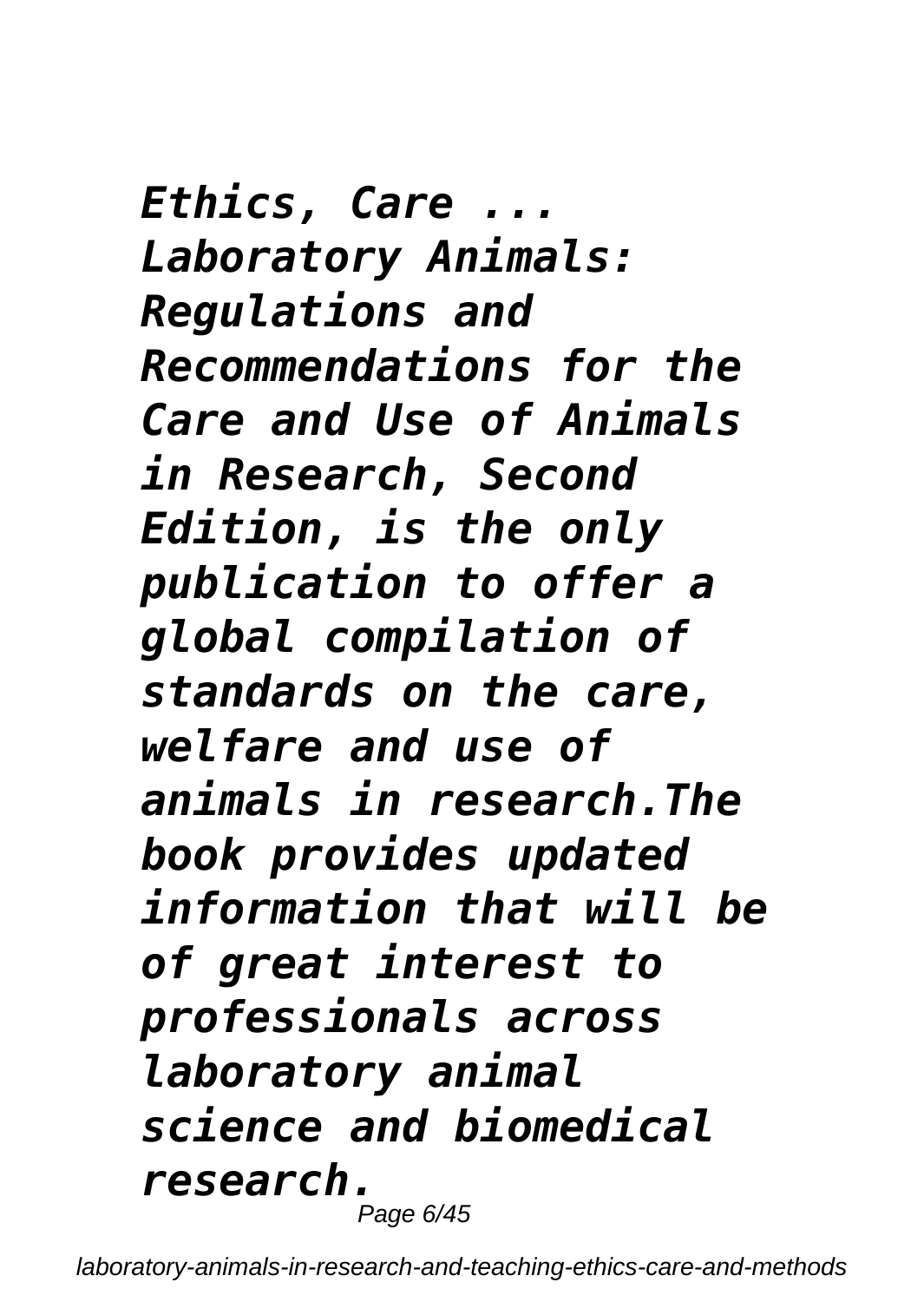*Laboratory Animals - 2nd Edition Species in Research. Approximately 95 percent of all laboratory animals are mice and rats. Easily housed and bred, short lived (2-3 years), small, and relatively inexpensive, these rodents have become the animal model of choice for modern medical and scientific researchers.Click here for more information.*

#### *Research Animals | NABR* Page 7/45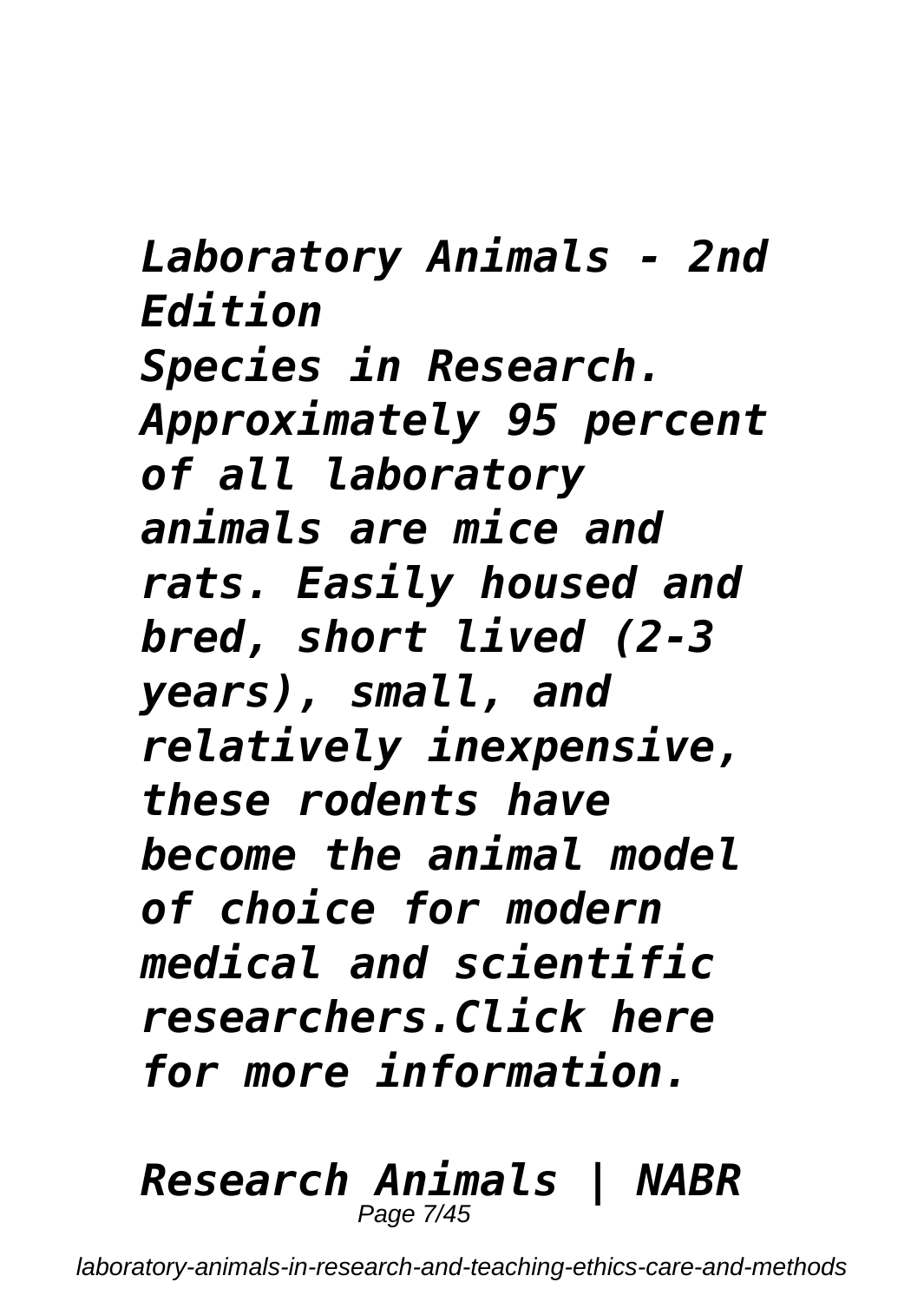*Many research projects evaluate the welfare of animals in a laboratory setting. The AVMA Animal Welfare Division works zealously to stay on top of the current literature related to all aspects of animal welfare. Below are additional pages related to specific applications of animals and veterinarians in research.*

*Animal welfare: Laboratory animals | American Veterinary ...* Page 8/45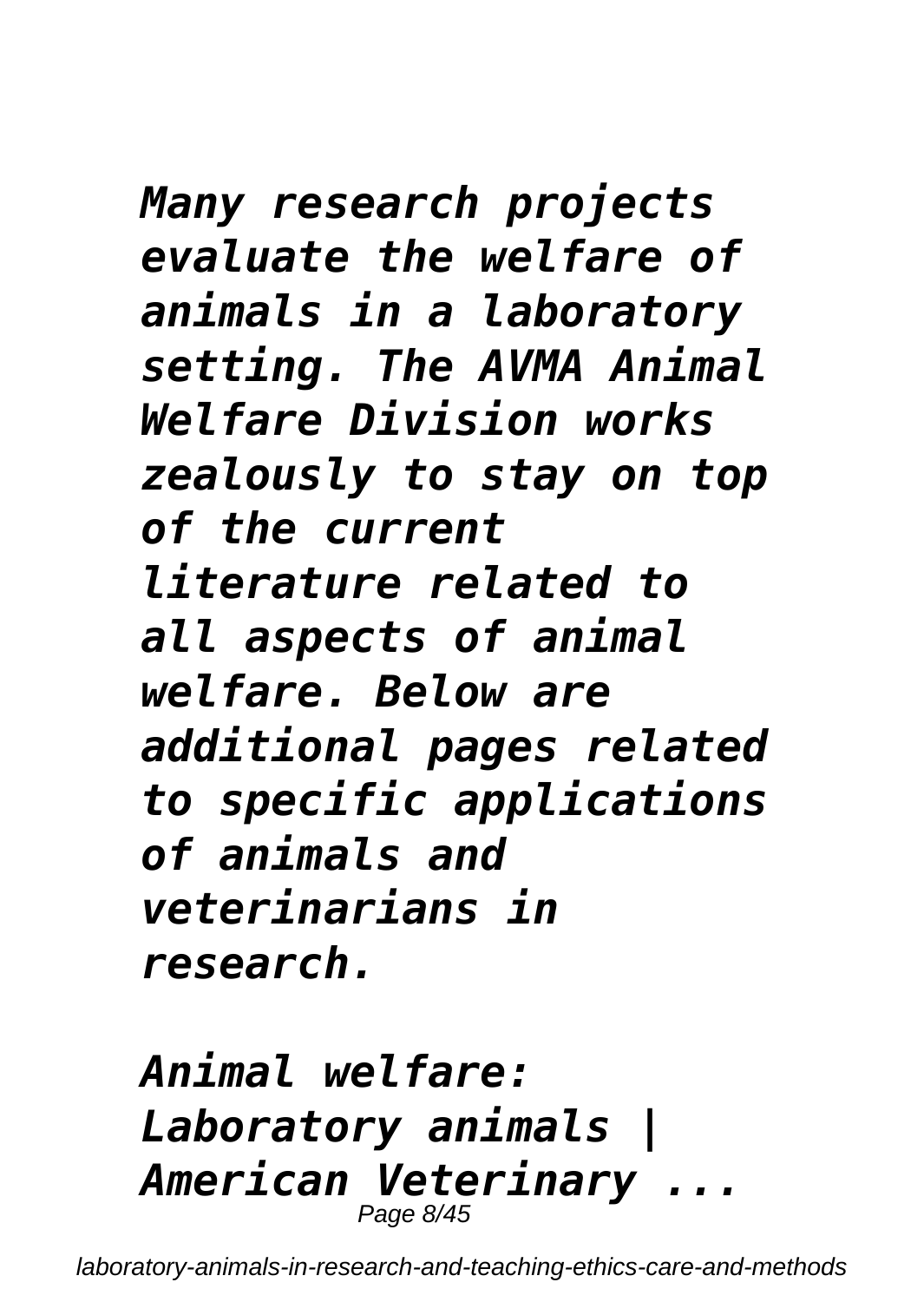*The domestic mouse, Mus musculus and related subspecies (see Mice and Rats as Laboratory Animals), is popular as a mammalian research model because of its small size, adaptability, docility, low husbandry costs, fecundity, well-defined health and genetic backgrounds, and relative ease of genetic manipulation.The development of genetic engineering techniques of inserting foreign genes ...* Page  $9/45$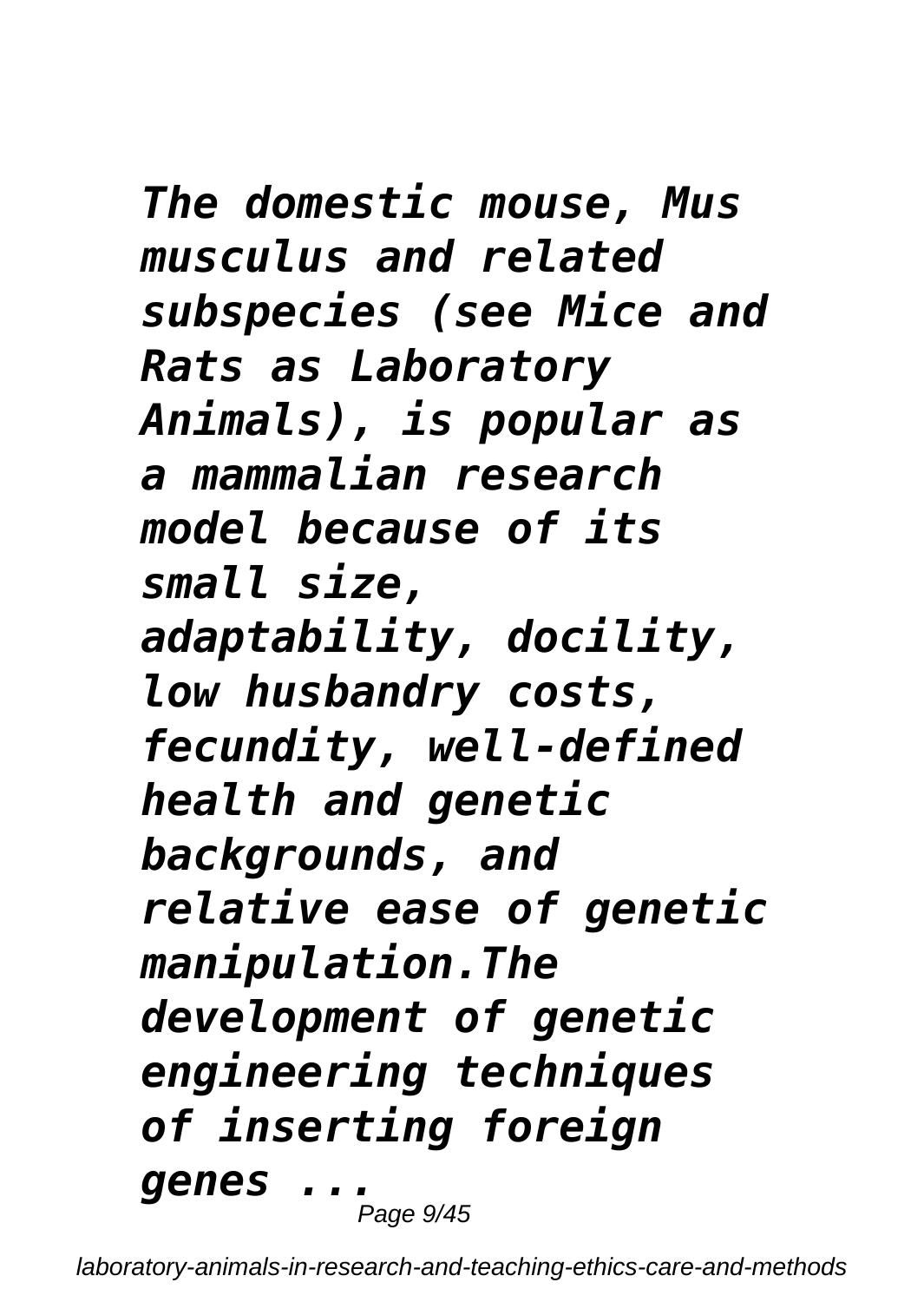*Animals Used in Research*

*- Exotic and Laboratory Animals ...*

*The international journal of laboratory animal science, technology, welfare and medicine, Laboratory Animals publishes peerreviewed original papers and reviews on all aspects of the care and use of animals in biomedical research. The journal promotes improvements in the welfare or well-being of the animals used, it* Page 10/45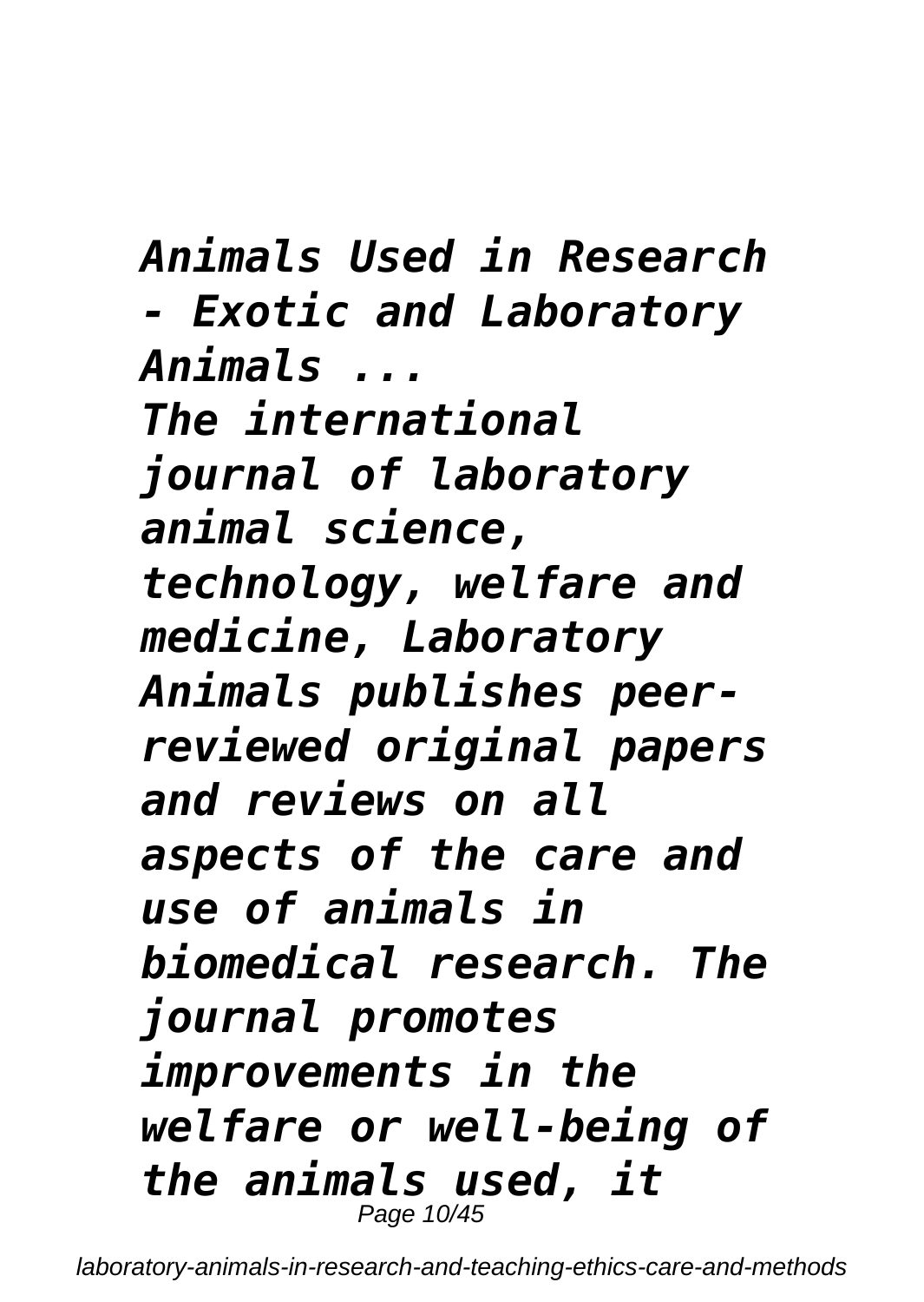# *particularly focuses on ...*

*Laboratory Animals: SAGE Journals INSTITUTE FOR LAbORATORy ANIMAL RESEARCH PUbLICATIONS. Recognition and Alleviation of Pain in Laboratory Animals (2009) Scientific and Humane Issues in the Use of Random Source Dogs and Cats for Research (2009) Recognition and Alleviation of Distress in Laboratory Animals (2008) Toxicity Testing* Page 11/45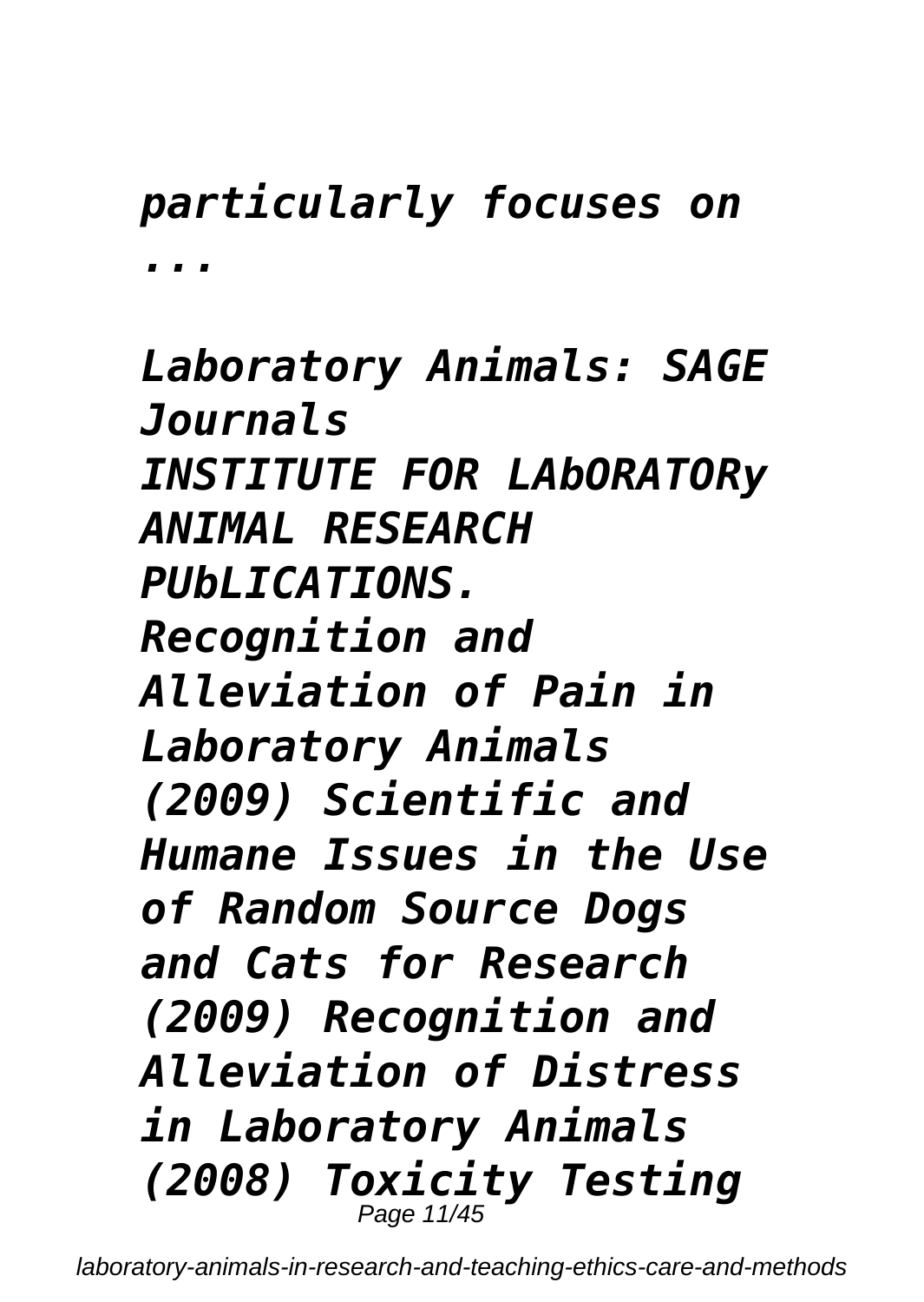*in the 21st Century: A Vision and a Strategy (2007)*

*Guide for the Care and Use of Laboratory Animals, 8th ... Animal Models for Assessing Countermeasures to Bioterrorism Agents (2011) Guidance for the Description of Animal Research in Scientific Publications (2011) Guide for the Care and Use of Laboratory Animals (2010) Scientific and Humane* Page 12/45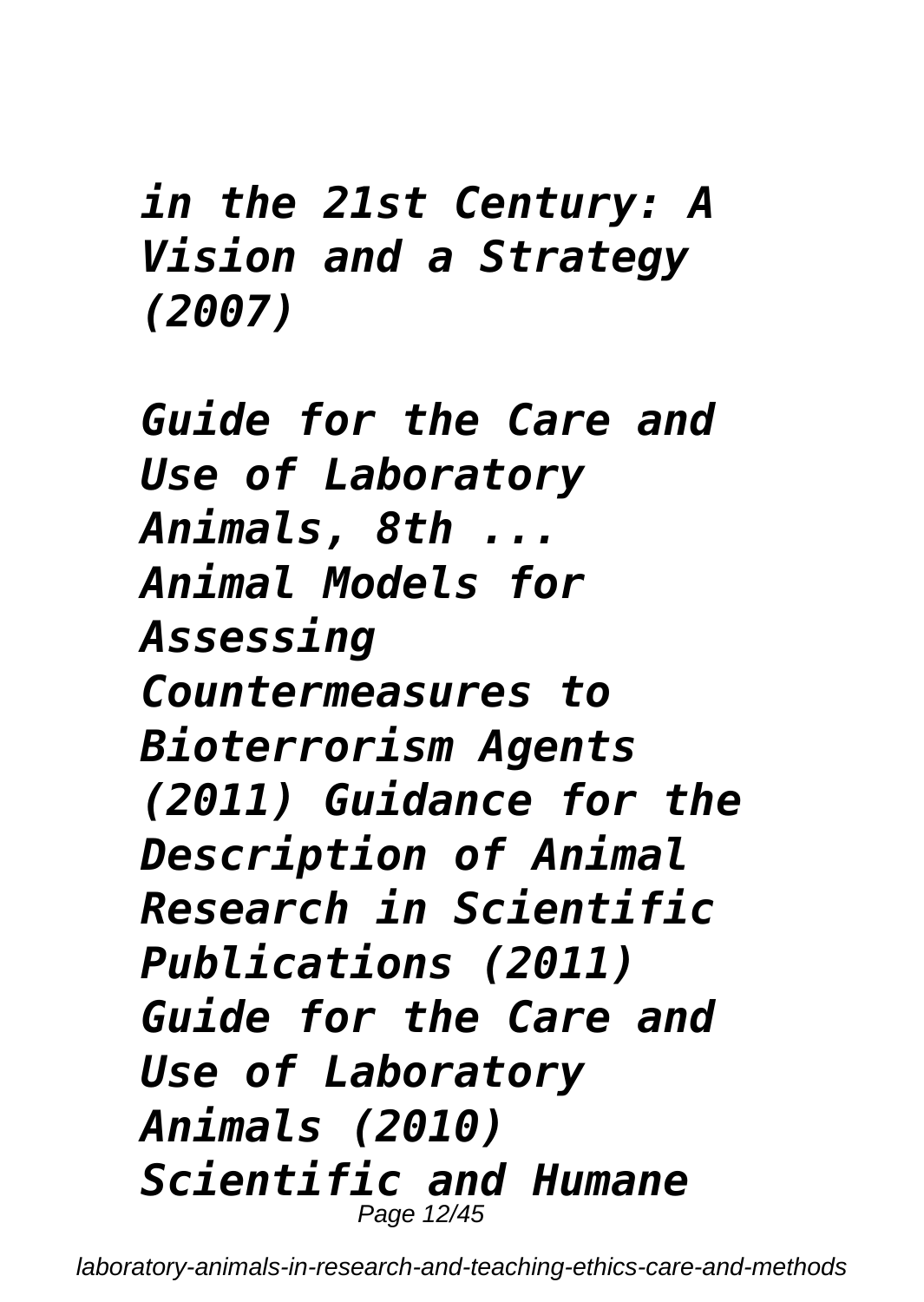# *Issues in the Use of Random Source Dogs and Cats (2009)*

*Institute for Laboratory Animal Research - ilar Animal testing, also known as animal experimentation, animal research and in vivo testing, is the use of non-human animals in experiments that seek to control the variables that affect the behavior or biological system under study.This approach can be contrasted with field* Page 13/45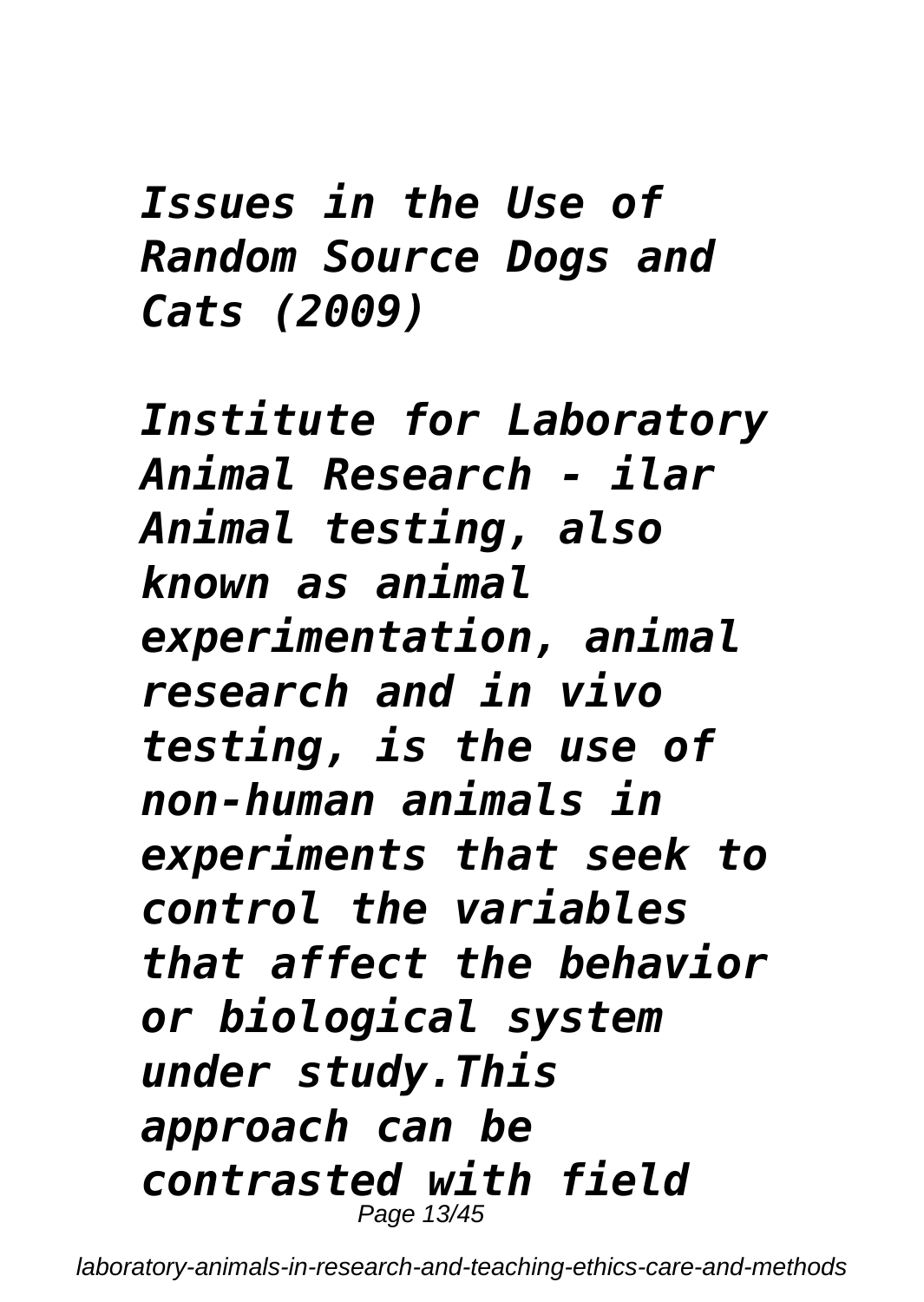*studies in which animals are observed in their natural environments or habitats.*

*Animal testing - Wikipedia Laboratory Animal Research is the official journal of The Korean Association for Laboratory Animal Science (KALAS).Laboratory Animal Research is an open access, peerreviewed journal that considers articles on all aspects of in vivo* Page 14/45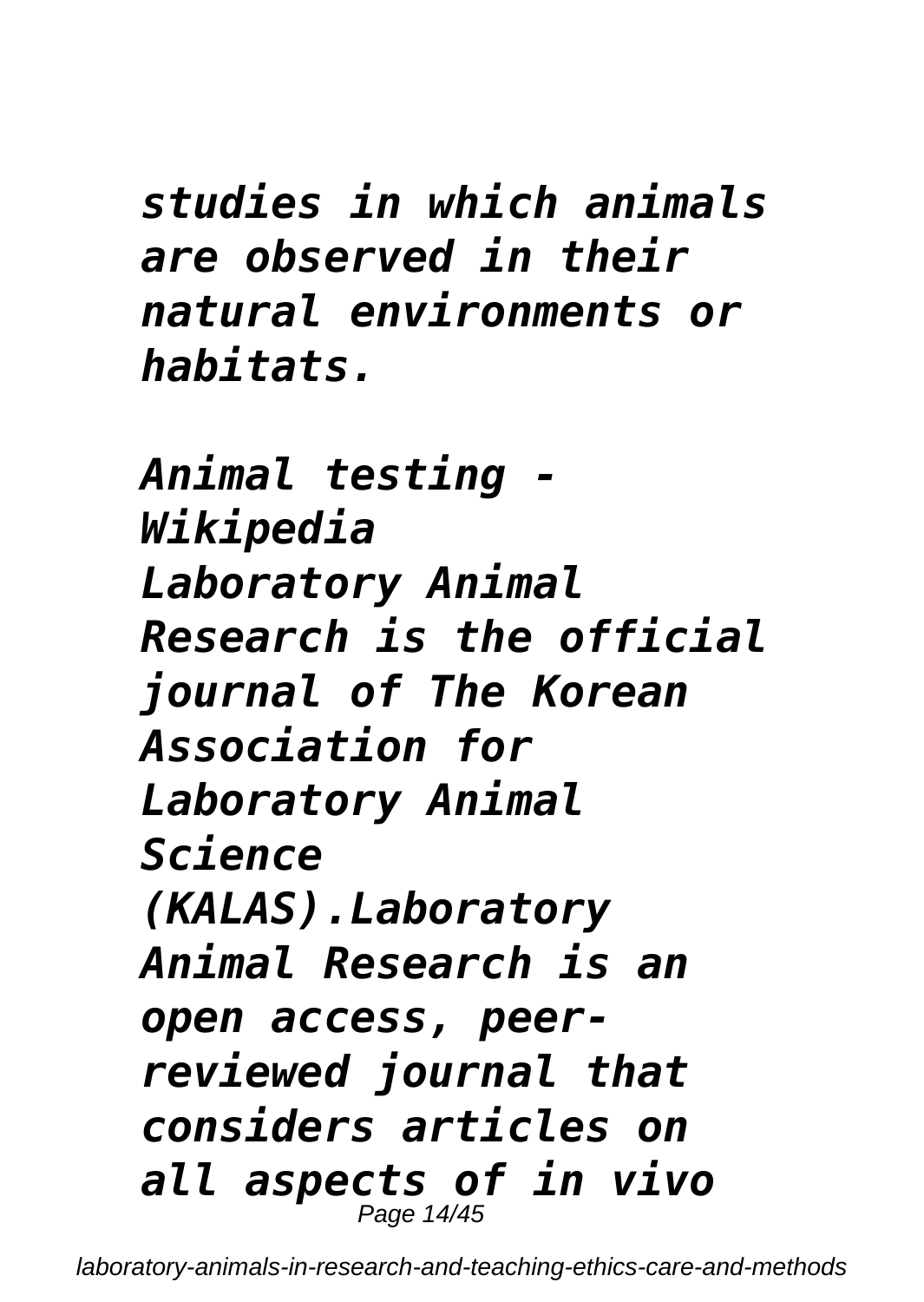*studies with model organisms including genetics, behaviour, disease models, bioinformatics, and omics (phenomics, genomics, and metabolomics).*

*Laboratory Animal Research | Home Many people have questions about animal testing ethics and the animal testing debate. We take our responsibility for the ethical treatment of animals in medical* Page 15/45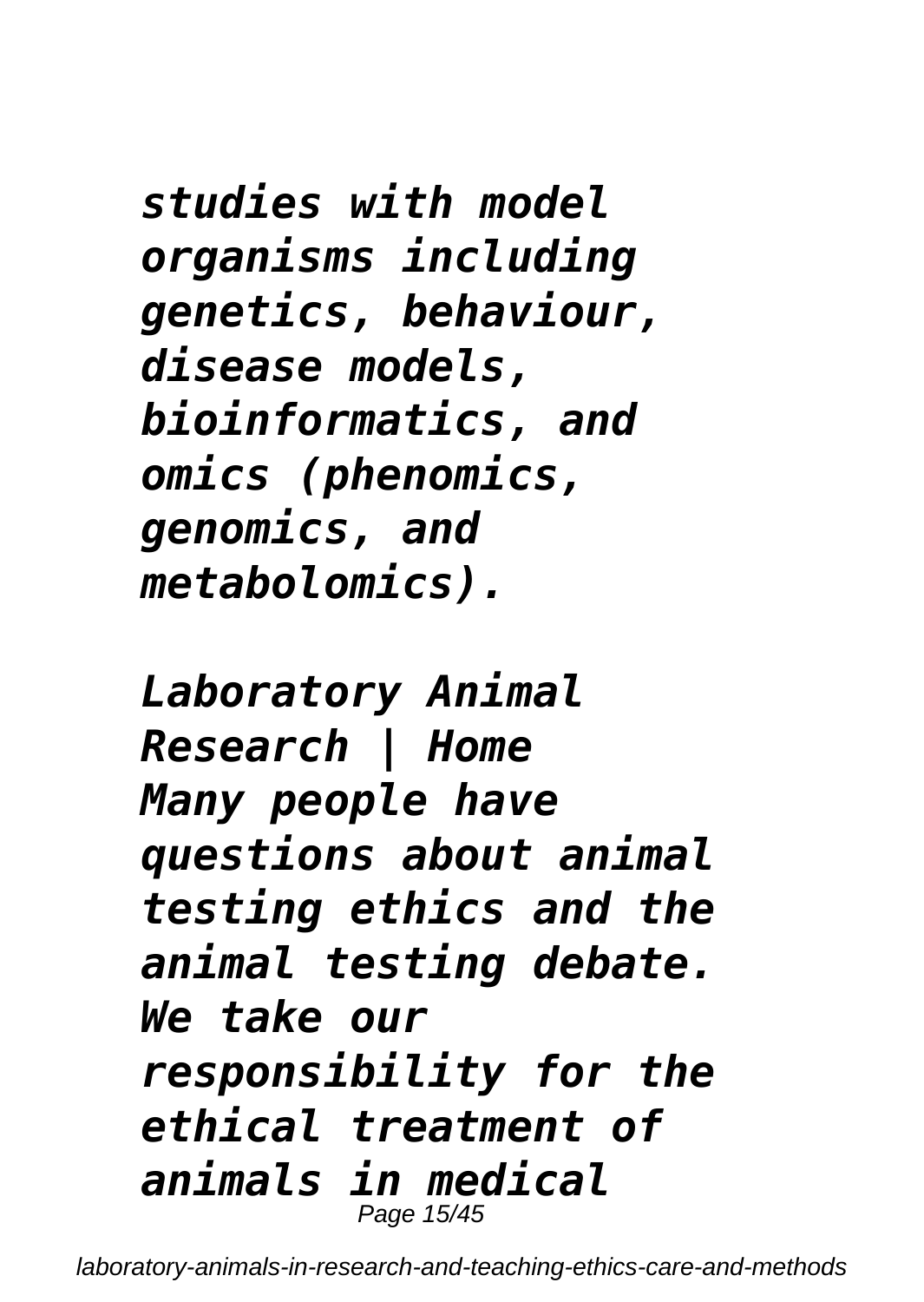*research very seriously. At Stanford, we emphasize that the humane care of laboratory animals is essential, both ethically and ...*

*Why Animal Research? | Animal Research at Stanford ... Home >> What We Do >> Keep You Informed >> Science Corner >> Animals Used in Research. It is estimated that at least 100 million animals are used every year in the* Page 16/45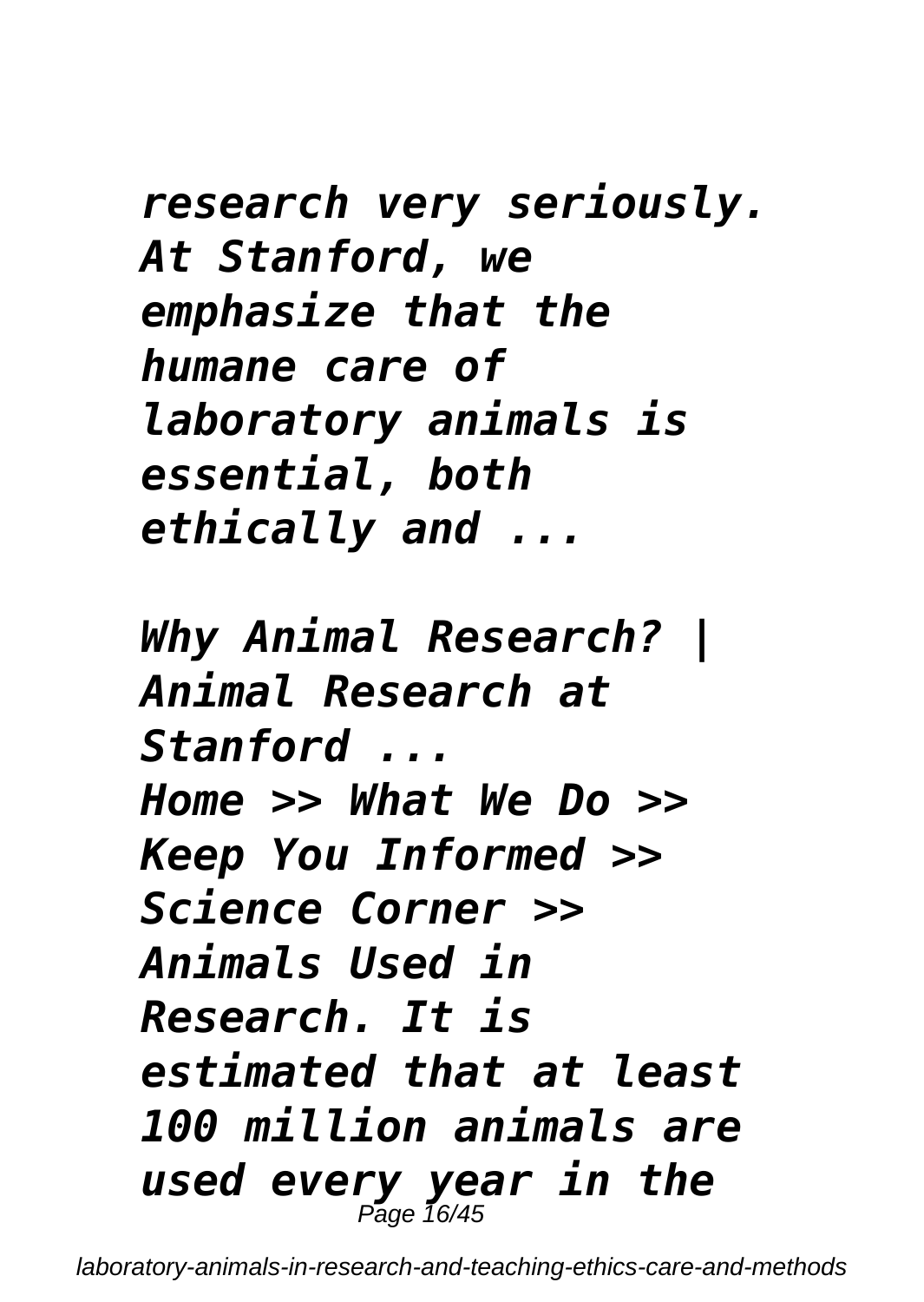*multibillion dollar research industry that includes university, pharmaceutical and diagnostic laboratories, and many others.*

*Animals Used in Research (Areas of Science) | National ...*

*Lab Animal Medicine . We Care For Our Animals As If Human Lives Depend On It . The Department of Laboratory Animal Medicine (DLAM) is committed to providing UNTHSC faculty, staff, students and other* Page 17/45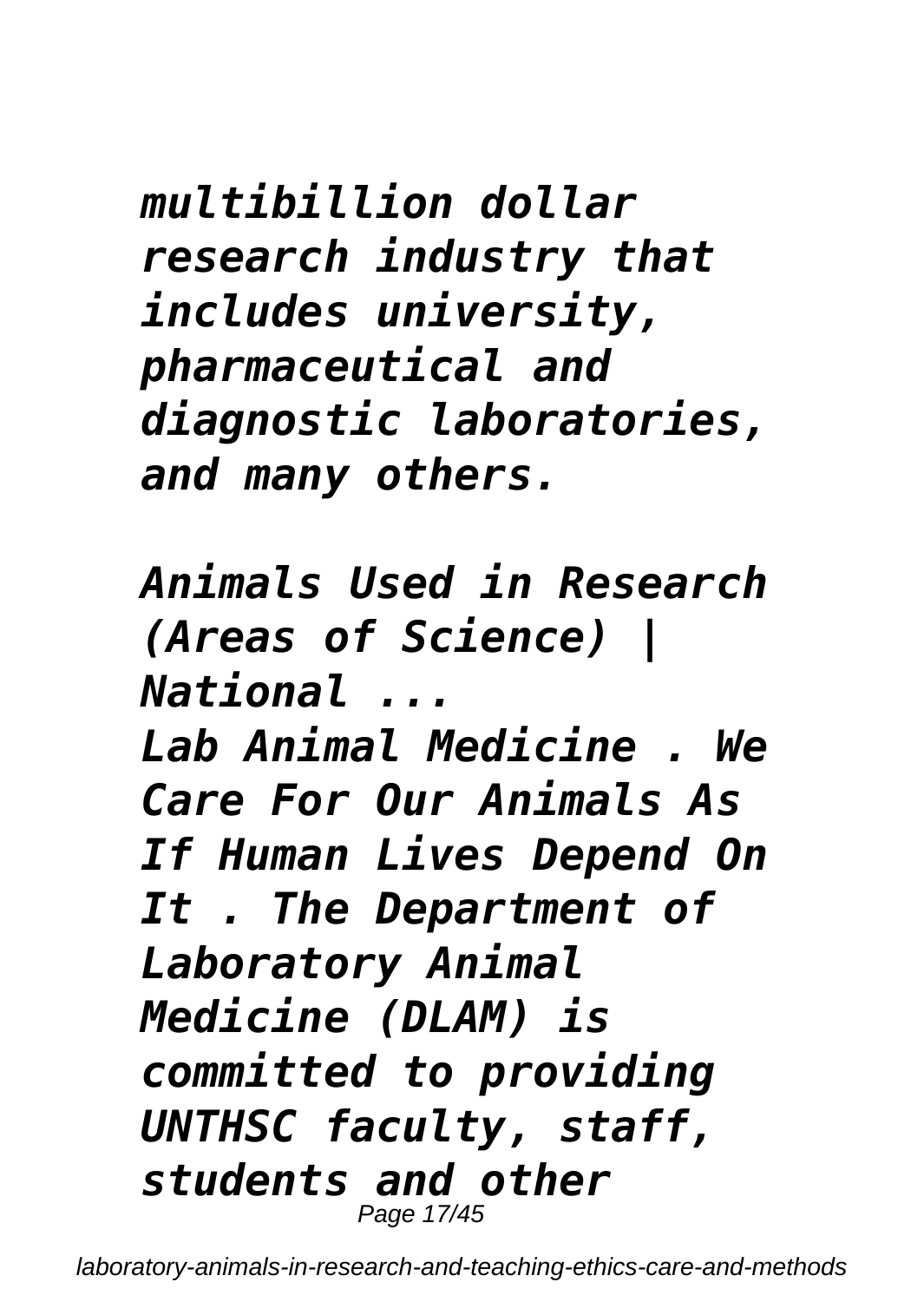# *partners with high quality, cost-effective research bio-resources.*

*Lab Animal Medicine - Research and Innovation Marilyn J. Brown, Kathleen L. Smiler, in The Laboratory Rabbit, Guinea Pig, Hamster, and Other Rodents, 2012. Institute for Laboratory Animal Research. The Institute for Laboratory Animal Research (ILAR), is a private, nongovernmental, non-profit organization that promotes high-quality* Page 18/45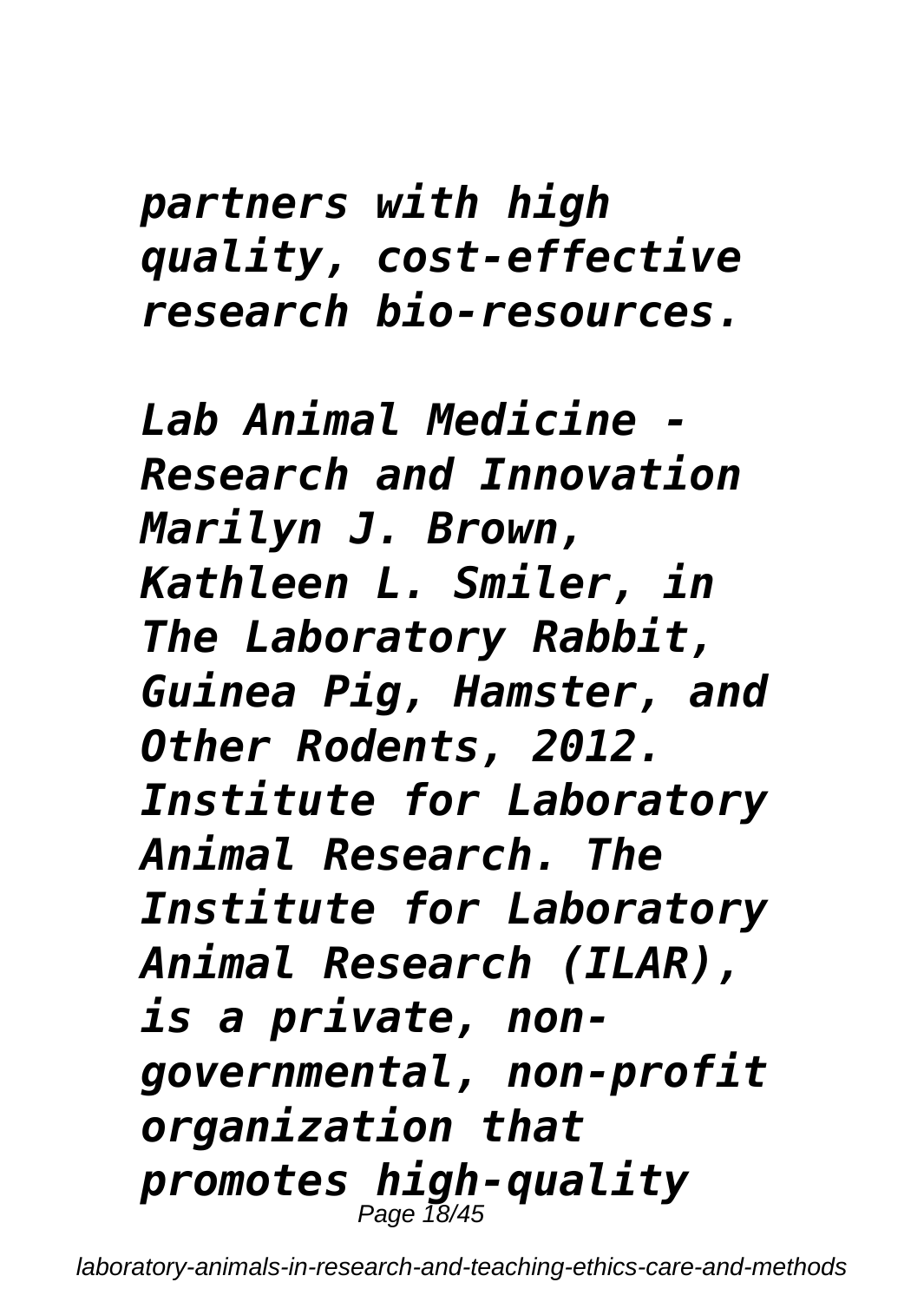*science through humane animal research and implementation of alternatives.*

*Laboratory Animal Research - an overview | ScienceDirect ... Laboratory Animal Research is the official journal of the Korean Association for Laboratory Animal Science. KALAS was established in 1985 in order to discuss the knowledge of the experiment, and promote the science and* Page 19/45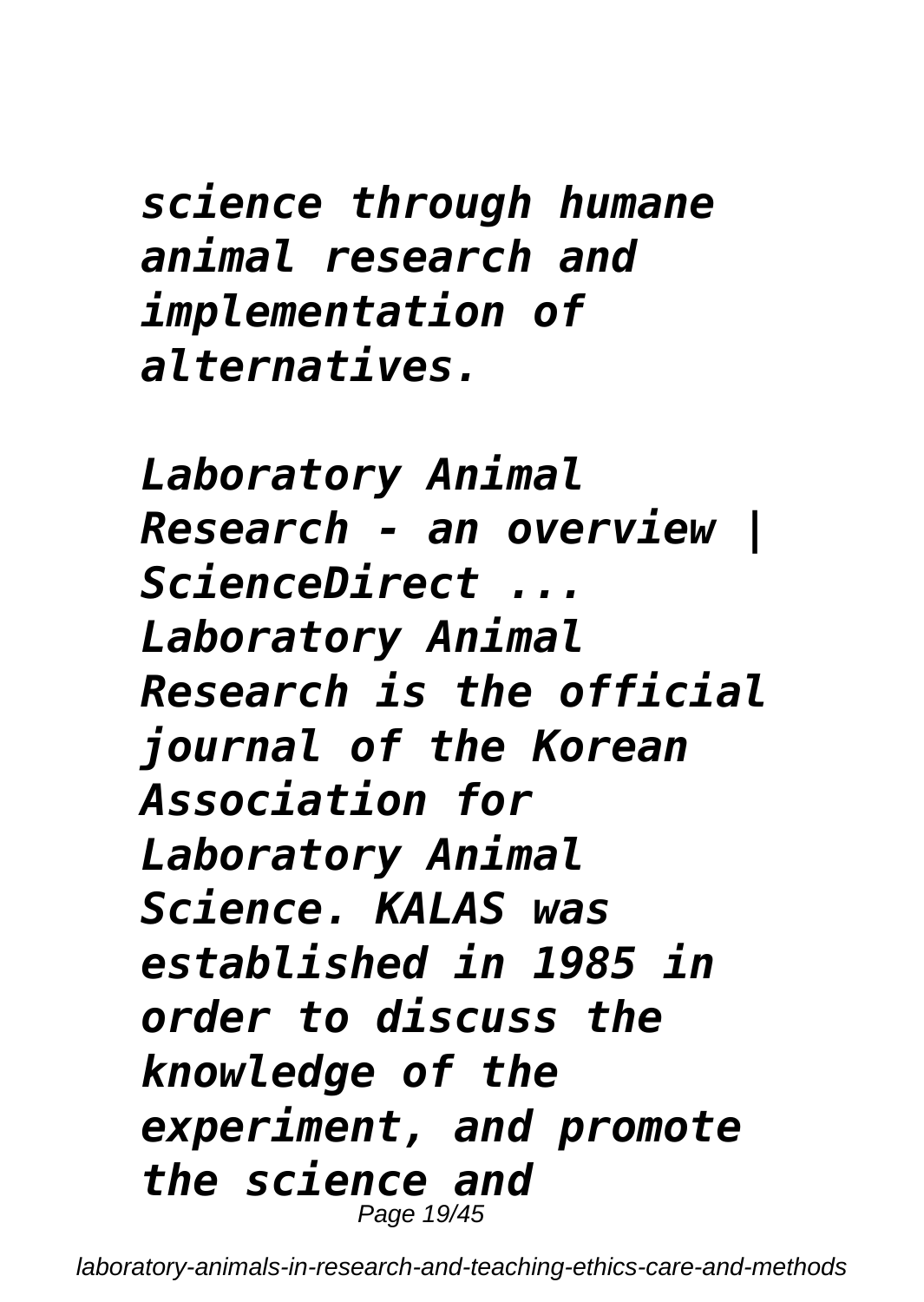## *technology in laboratory animal sciences.*

*Laboratory Animal Research | Research The Guide for the Care and Use of Laboratory Animals is a widely accepted primary reference on animal care and use. The 8th and latest edition of the Guide , published in 2011, was written under the auspices of the Institute for Laboratory Animal Research of the National Academy of Sciences .* Page 20/45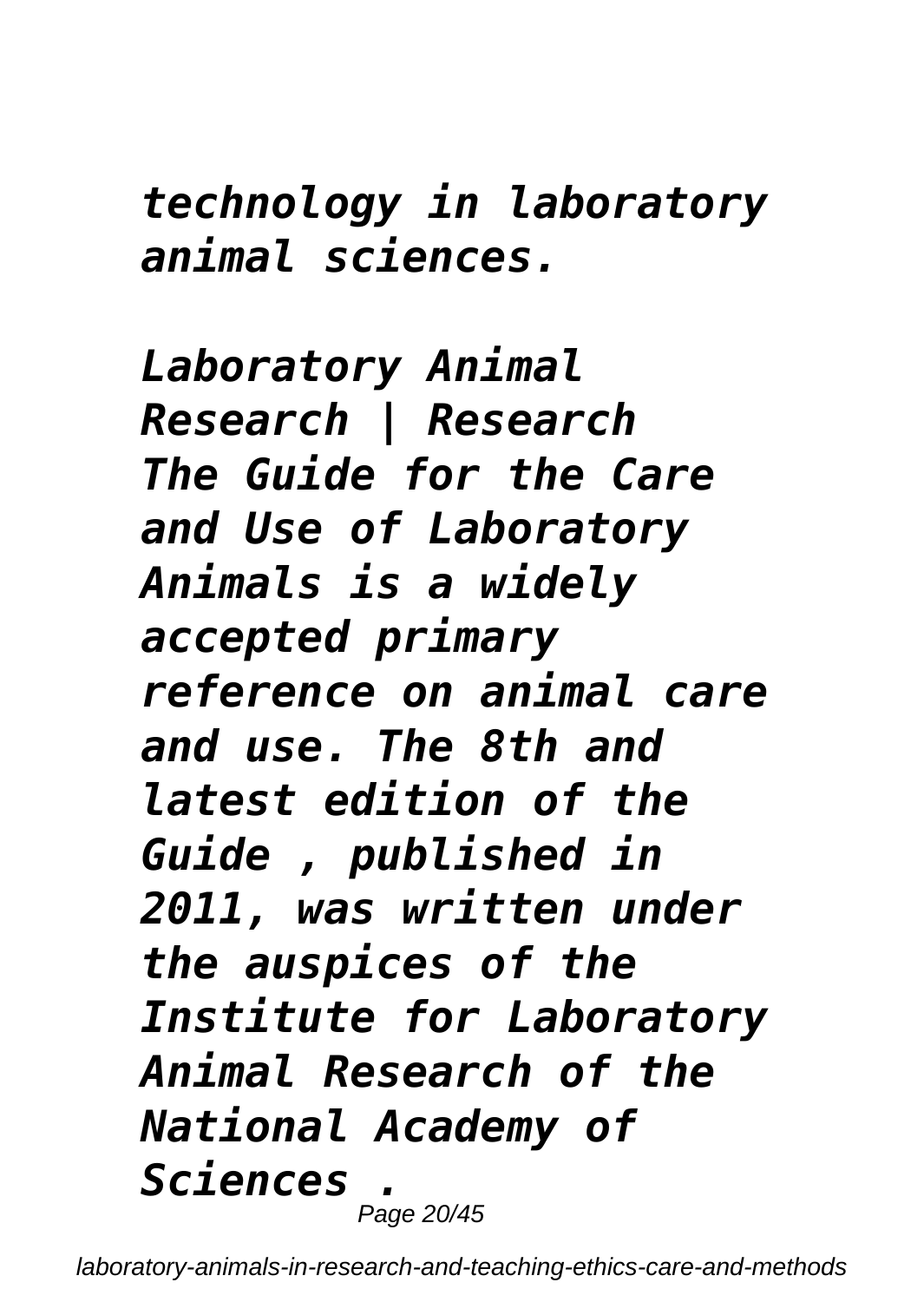*Documents Relevant to the PHS Policy | OLAW The Office of Laboratory Animal Research (LAR) ensures the humane care and use of animals in biomedical research and teaching at Florida International University and also provides veterinary services for the FIU Animal Care Facility.Oversight of the Animal Care and Use Program is the joint responsibility of the Office of Laboratory Animal Research and the* Page 21/45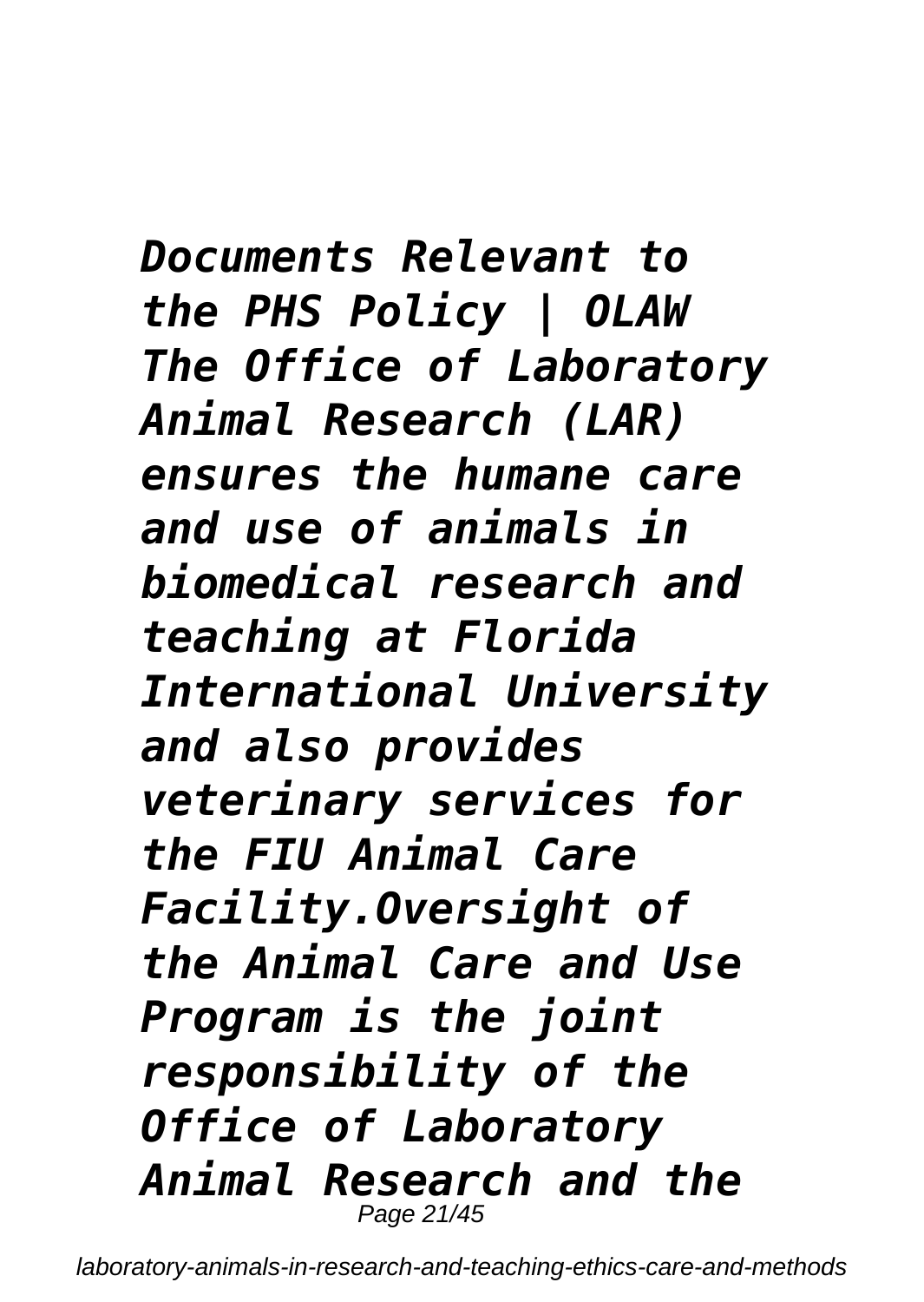# *Institutional Animal Care and Use ...*

**Lab Animal Medicine** Research and Innovati Laboratory Animal Researd Research

Laboratory Animals Research An Animal welfare: Laboratory animals | American Veterin

...

*Laboratory Animals In Research And Laboratory Animals: Regulations*

Page 22/45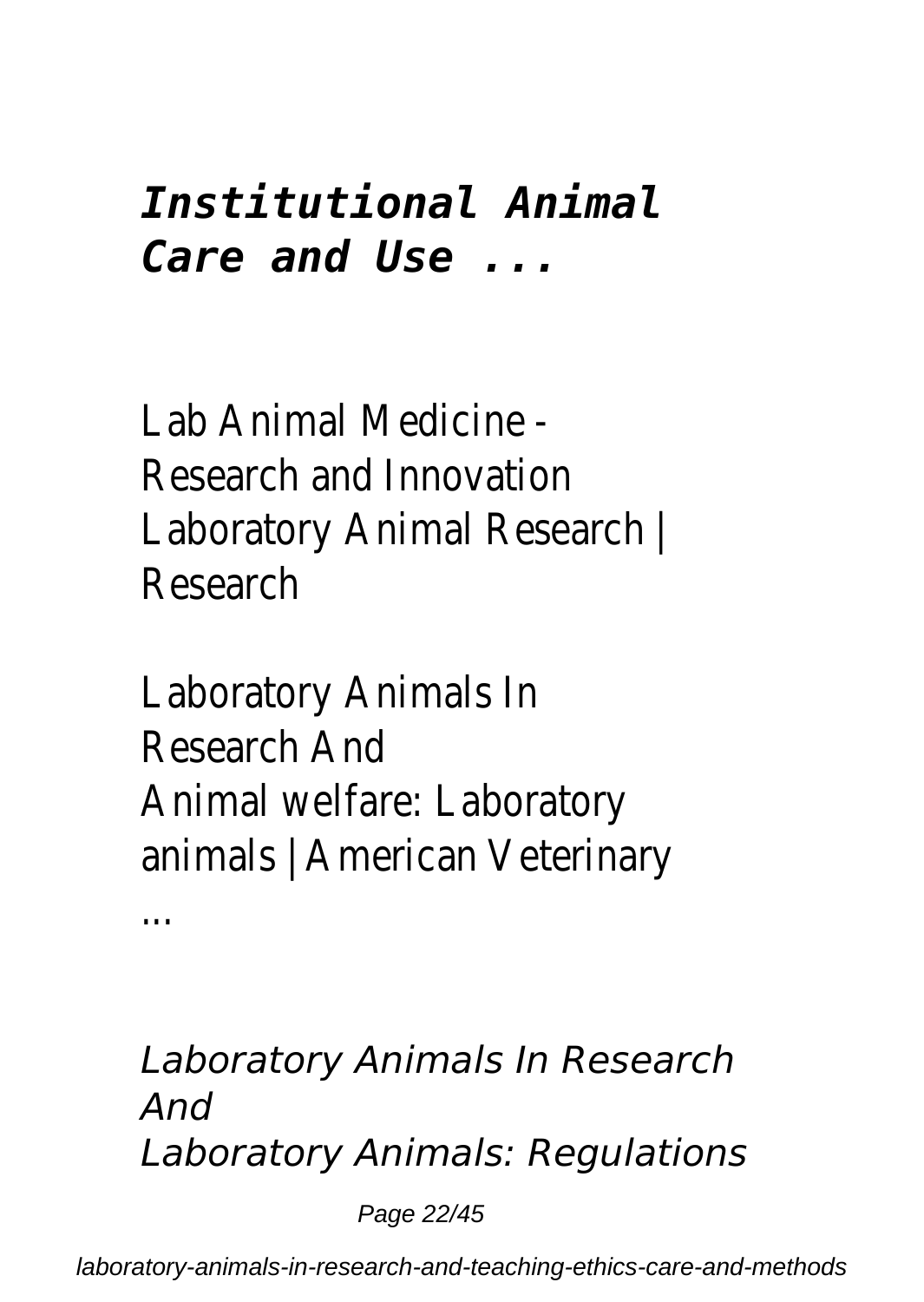### *and Recommendations for the Care and Use of Animals in Research, Second Edition, is the only publication to offer a global compilation of standards on the care, welfare and use of animals in research. The book provides updated information that will be of great interest to professionals across laboratory animal ...*

#### *Laboratory Animals | ScienceDirect*

*Laboratory Animals in Research and Teaching contains valuable information that college and high school instructors will need to establish and maintain laboratories at their institutions. The volume offers practical advice about administrative matters, ethical issues, and the* Page 23/45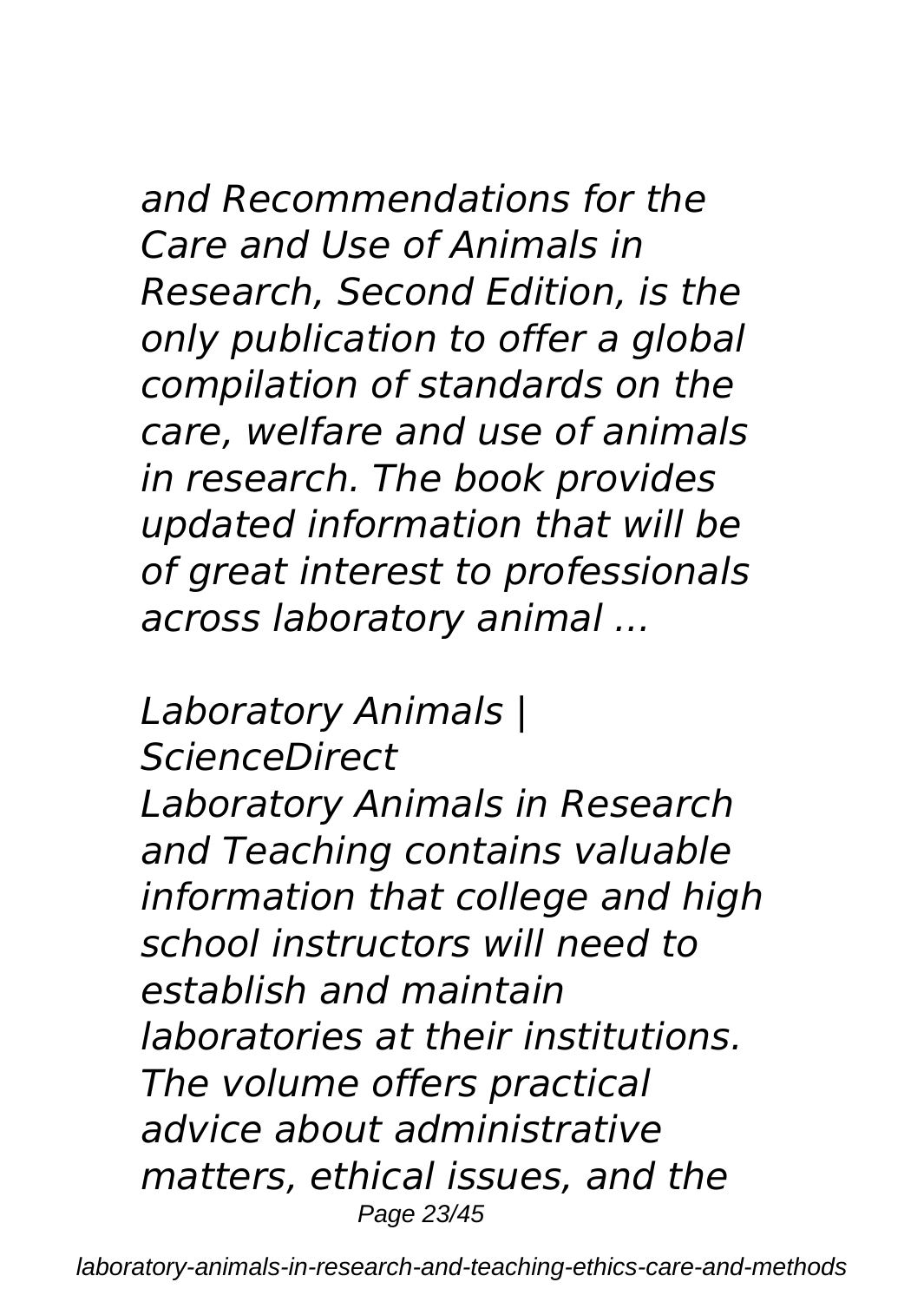*guidelines and regulations for the care and feeding of animals.*

*Laboratory Animals in Research and Teaching: Ethics, Care ... Laboratory Animals: Regulations and Recommendations for the Care and Use of Animals in Research, Second Edition, is the only publication to offer a global compilation of standards on the care, welfare and use of animals in research.The book provides updated information that will be of great interest to professionals across laboratory animal science and biomedical research.*

*Laboratory Animals - 2nd Edition Species in Research. Approximately 95 percent of all laboratory animals are mice and* Page 24/45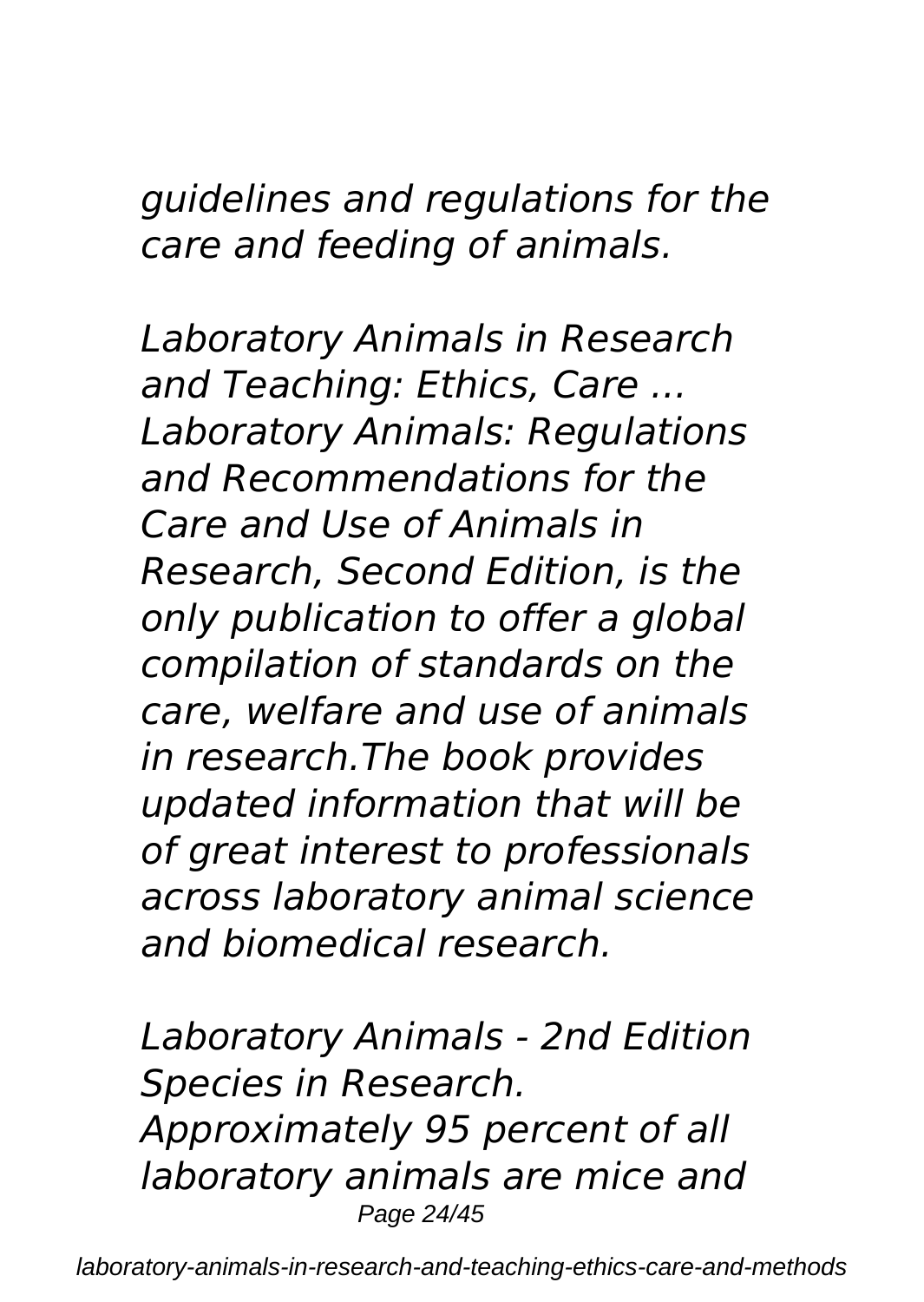*rats. Easily housed and bred, short lived (2-3 years), small, and relatively inexpensive, these rodents have become the animal model of choice for modern medical and scientific researchers.Click here for more information.*

*Research Animals | NABR Many research projects evaluate the welfare of animals in a laboratory setting. The AVMA Animal Welfare Division works zealously to stay on top of the current literature related to all aspects of animal welfare. Below are additional pages related to specific applications of animals and veterinarians in research.*

*Animal welfare: Laboratory* Page 25/45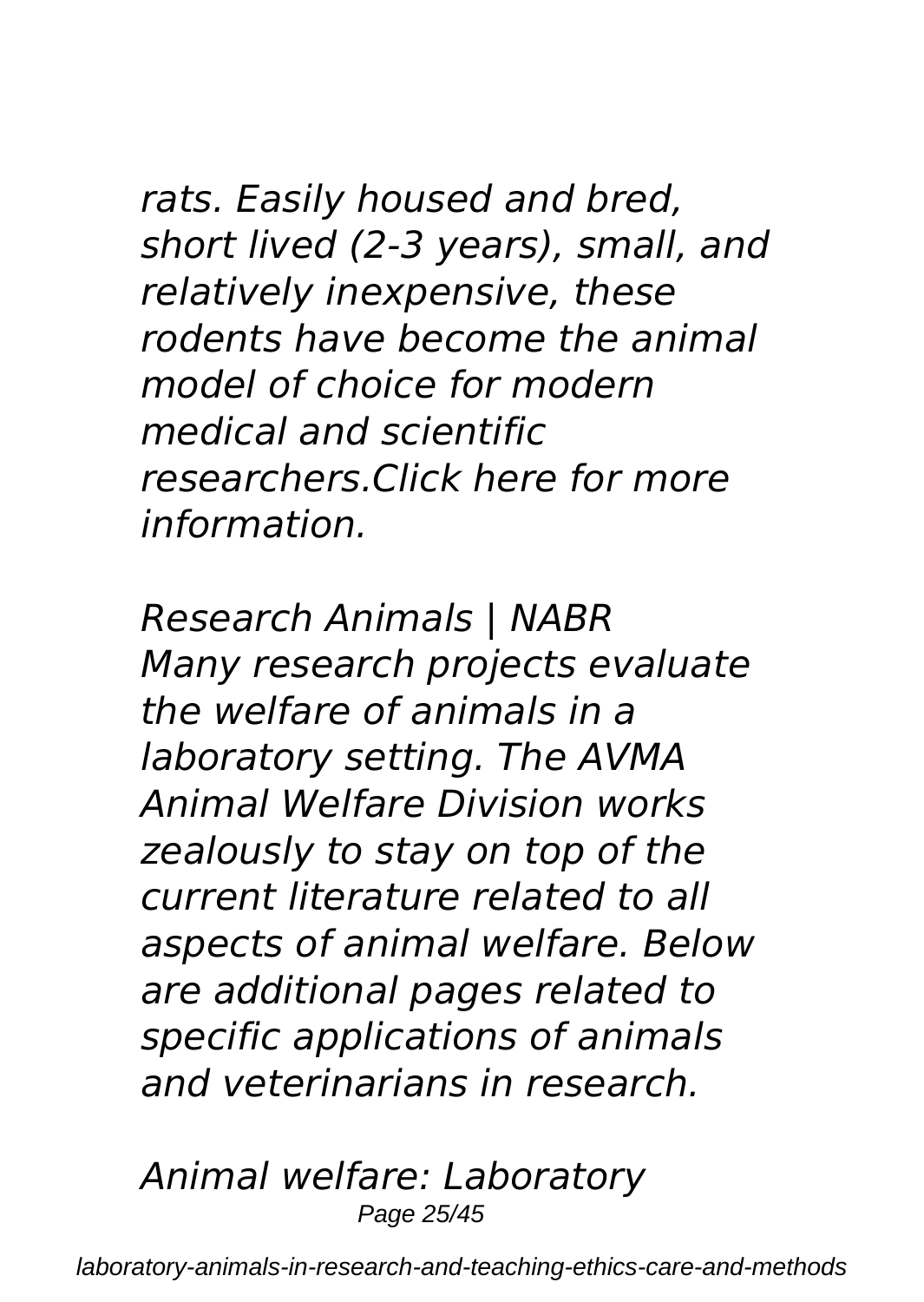# *animals | American Veterinary ...*

*The domestic mouse, Mus musculus and related subspecies (see Mice and Rats as Laboratory Animals), is popular as a mammalian research model because of its small size, adaptability, docility, low husbandry costs, fecundity, welldefined health and genetic backgrounds, and relative ease of genetic manipulation.The development of genetic engineering techniques of inserting foreign genes ...*

*Animals Used in Research - Exotic and Laboratory Animals ... The international journal of laboratory animal science, technology, welfare and medicine, Laboratory Animals* Page 26/45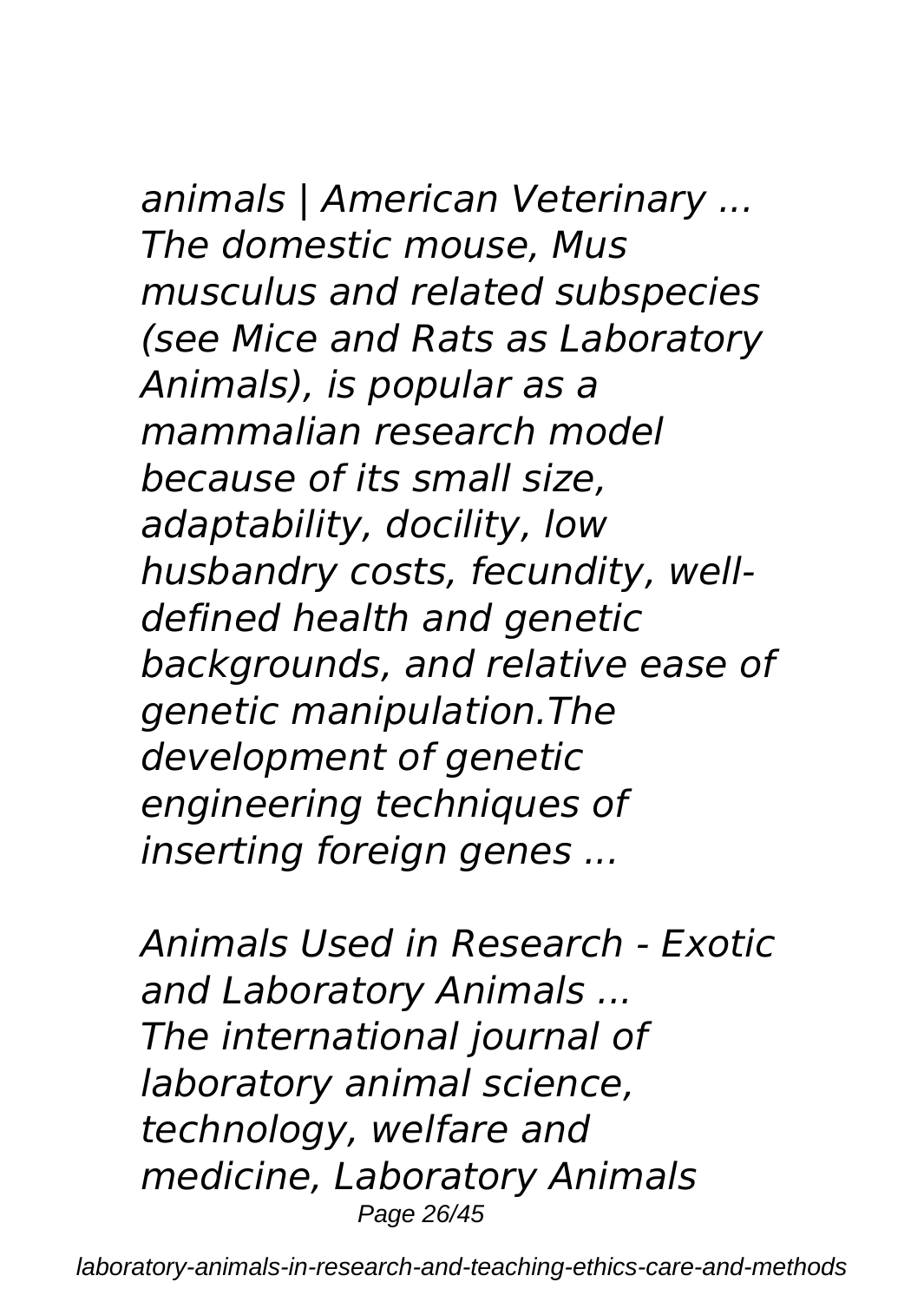*publishes peer-reviewed original papers and reviews on all aspects of the care and use of animals in biomedical research. The journal promotes improvements in the welfare or well-being of the animals used, it particularly focuses on ...*

*Laboratory Animals: SAGE Journals INSTITUTE FOR LAbORATORy ANIMAL RESEARCH PUbLICATIONS. Recognition and Alleviation of Pain in Laboratory Animals (2009) Scientific and Humane Issues in the Use of Random Source Dogs and Cats for Research (2009) Recognition and Alleviation of Distress in Laboratory Animals (2008) Toxicity Testing in the 21st* Page 27/45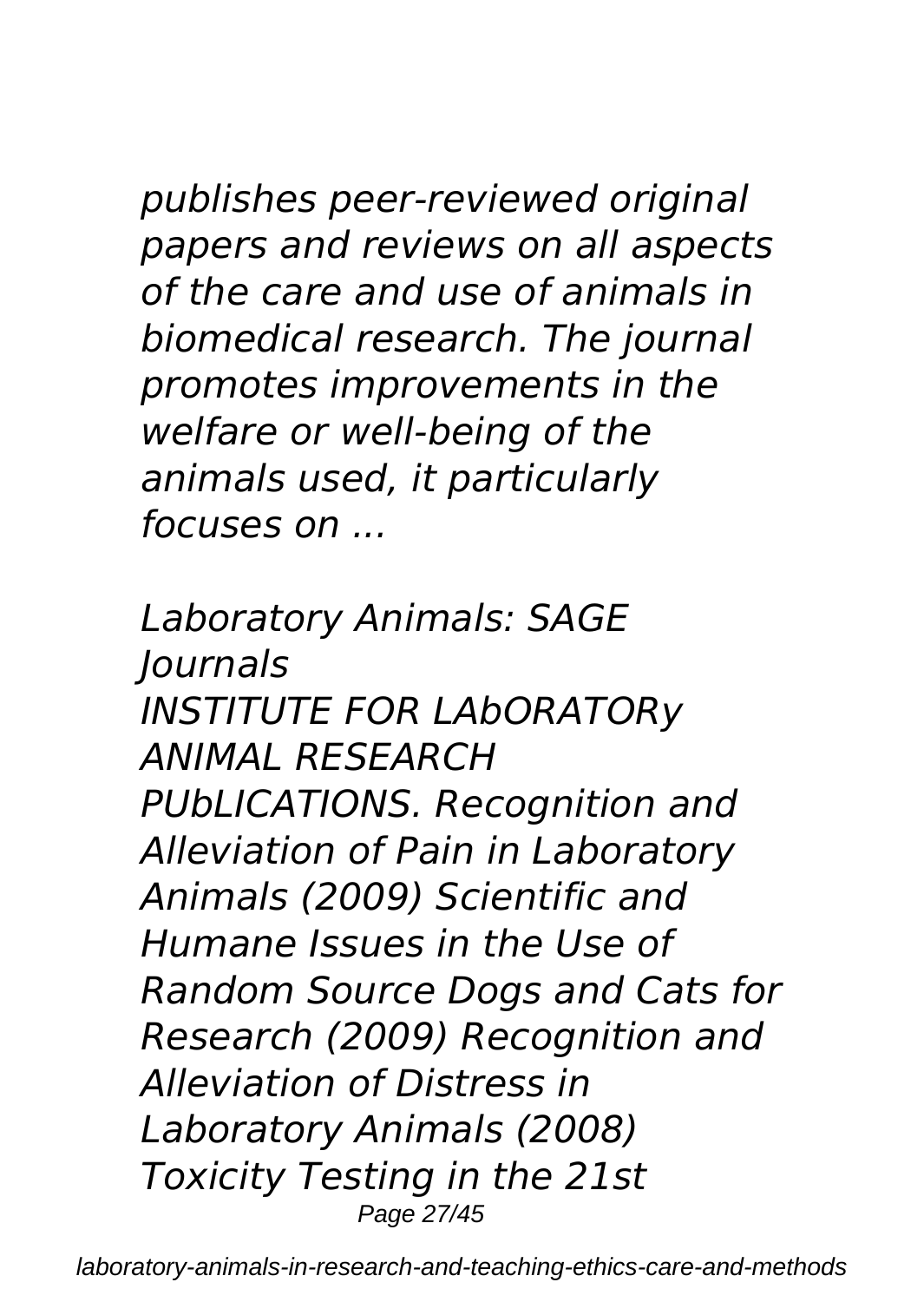*Century: A Vision and a Strategy (2007)*

*Guide for the Care and Use of Laboratory Animals, 8th ... Animal Models for Assessing Countermeasures to Bioterrorism Agents (2011) Guidance for the Description of Animal Research in Scientific Publications (2011) Guide for the Care and Use of Laboratory Animals (2010) Scientific and Humane Issues in the Use of Random Source Dogs and Cats (2009)*

*Institute for Laboratory Animal Research - ilar Animal testing, also known as animal experimentation, animal research and in vivo testing, is the use of non-human animals in* Page 28/45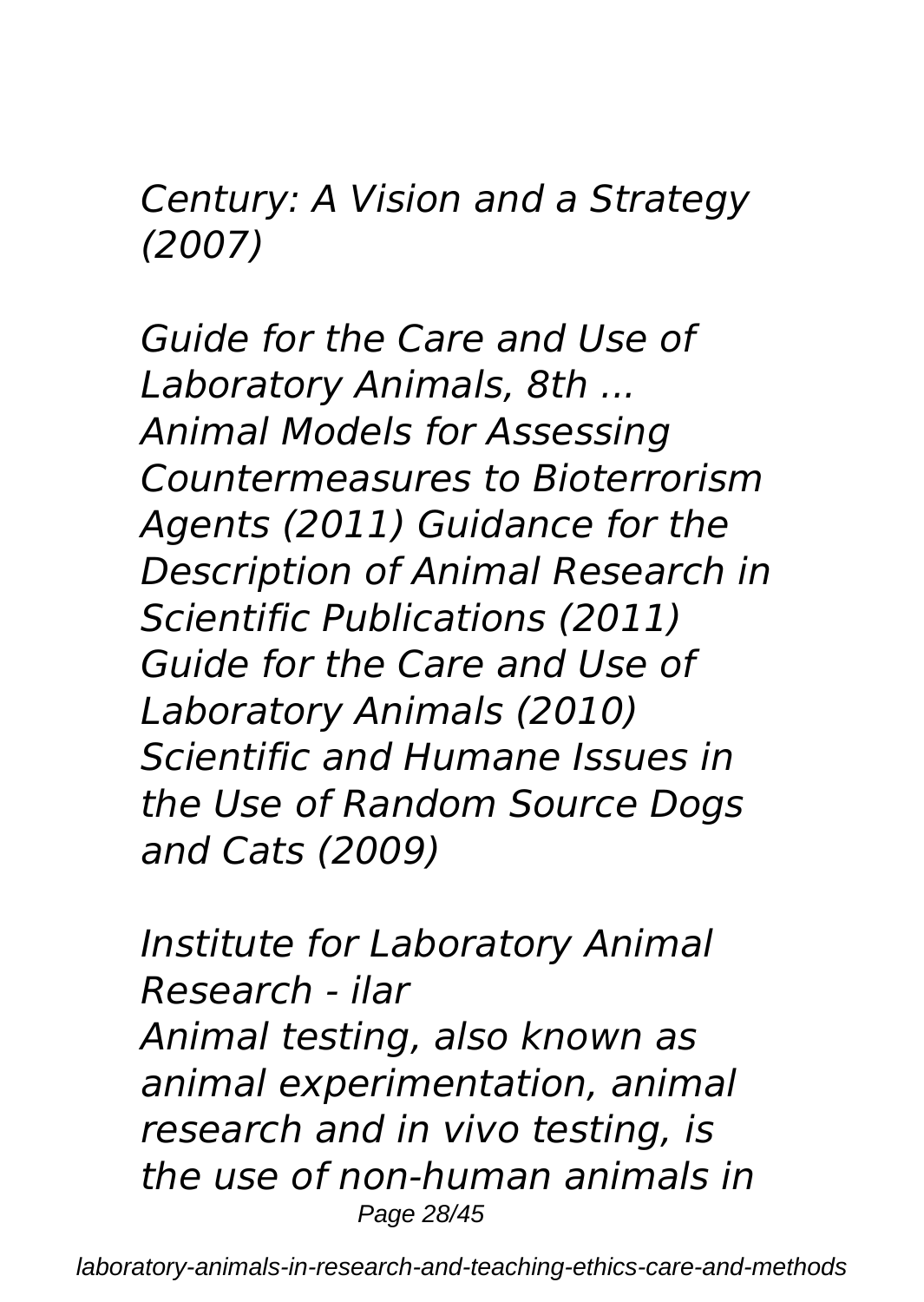*experiments that seek to control the variables that affect the behavior or biological system under study.This approach can be contrasted with field studies in which animals are observed in their natural environments or habitats.*

*Animal testing - Wikipedia Laboratory Animal Research is the official journal of The Korean Association for Laboratory Animal Science (KALAS).Laboratory Animal Research is an open access, peer-reviewed journal that considers articles on all aspects of in vivo studies with model organisms including genetics, behaviour, disease models, bioinformatics, and omics (phenomics, genomics, and* Page 29/45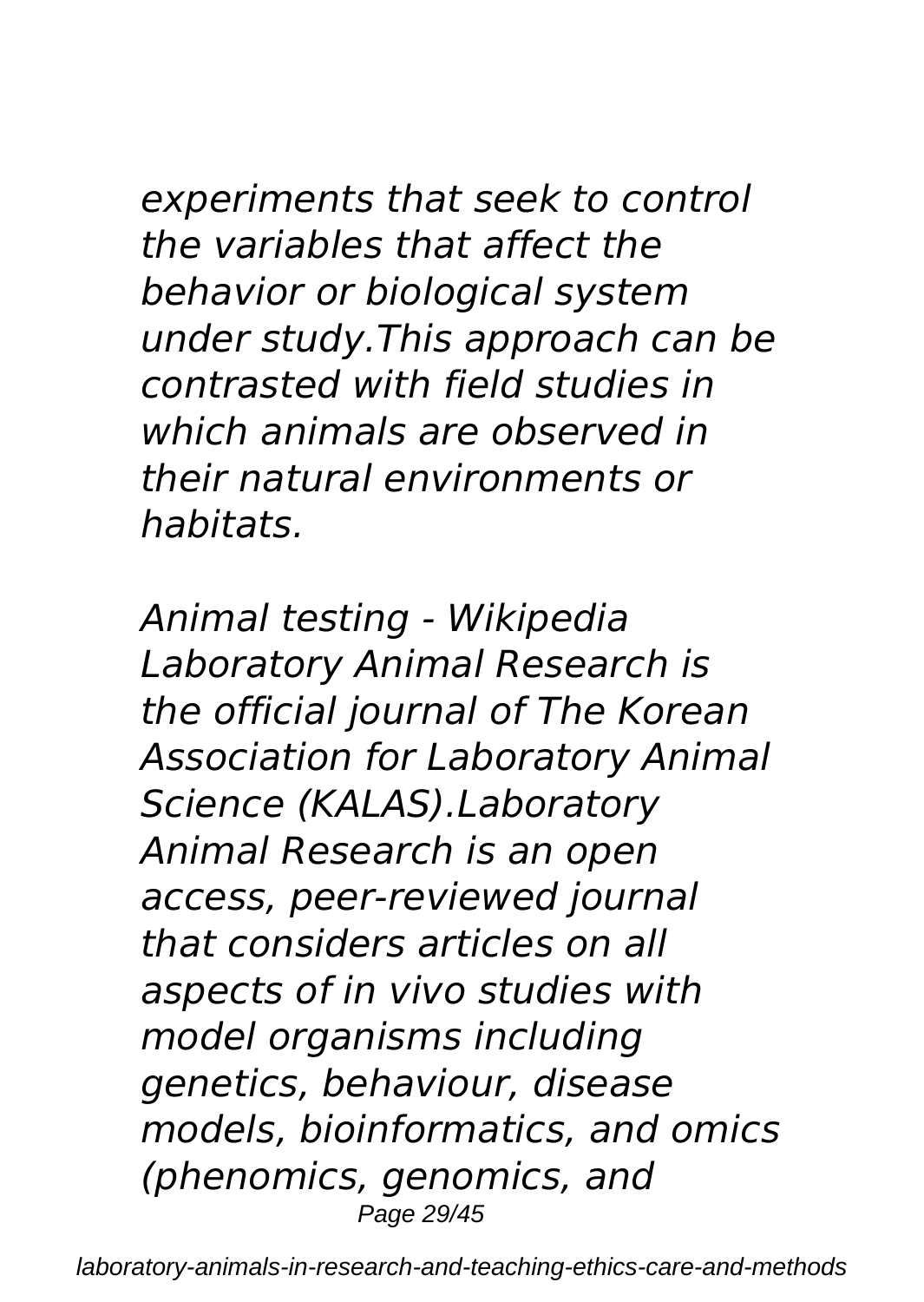*metabolomics).*

#### *Laboratory Animal Research | Home*

*Many people have questions about animal testing ethics and the animal testing debate. We take our responsibility for the ethical treatment of animals in medical research very seriously. At Stanford, we emphasize that the humane care of laboratory animals is essential, both ethically and ...*

*Why Animal Research? | Animal Research at Stanford ... Home >> What We Do >> Keep You Informed >> Science Corner >> Animals Used in Research. It is estimated that at least 100 million animals are used every* Page 30/45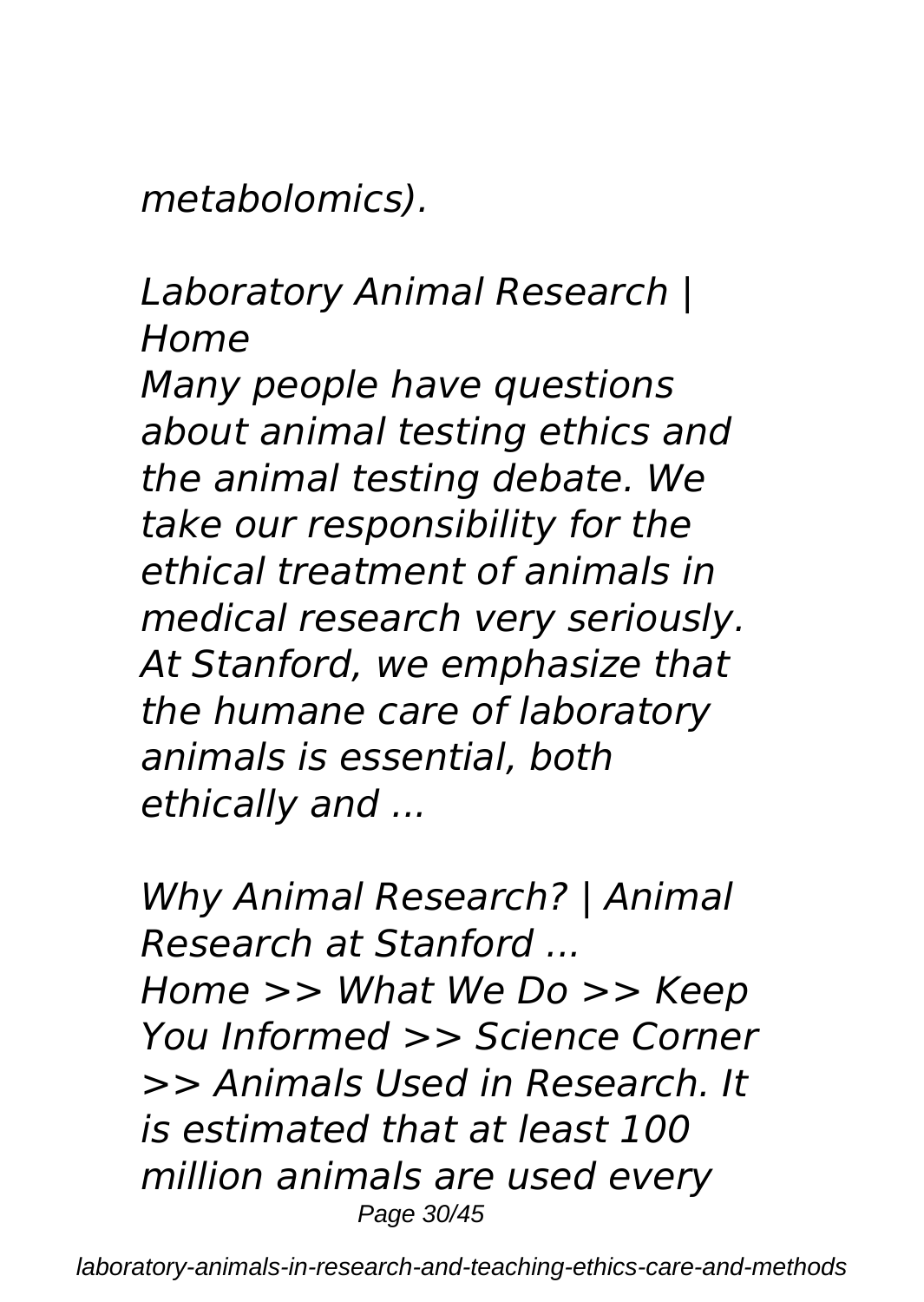*year in the multibillion dollar research industry that includes university, pharmaceutical and diagnostic laboratories, and many others.*

*Animals Used in Research (Areas of Science) | National ... Lab Animal Medicine . We Care For Our Animals As If Human Lives Depend On It . The Department of Laboratory Animal Medicine (DLAM) is committed to providing UNTHSC faculty, staff, students and other partners with high quality, cost-effective research bio-resources.*

*Lab Animal Medicine - Research and Innovation Marilyn J. Brown, Kathleen L. Smiler, in The Laboratory Rabbit,* Page 31/45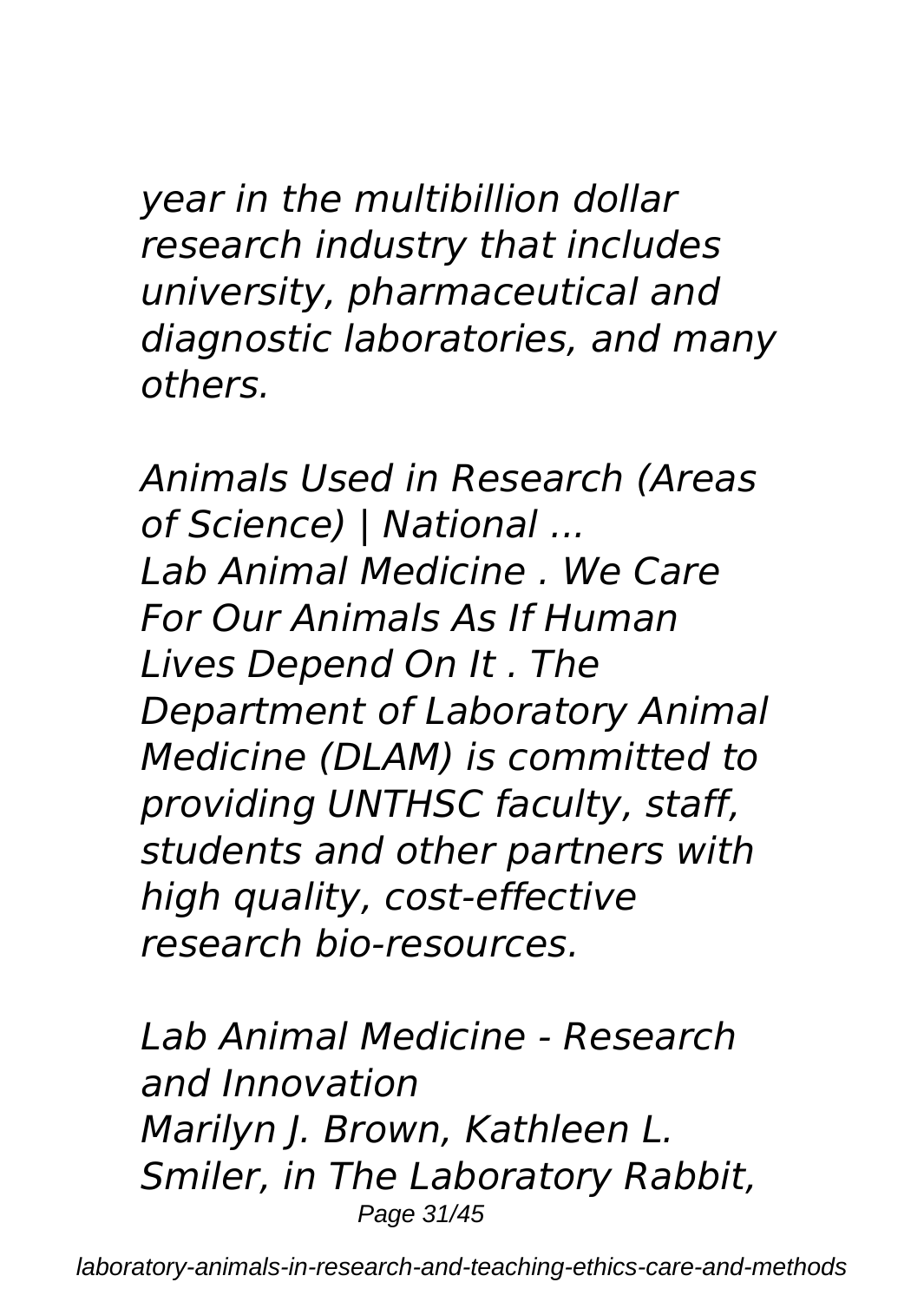### *Guinea Pig, Hamster, and Other Rodents, 2012. Institute for Laboratory Animal Research. The Institute for Laboratory Animal Research (ILAR), is a private, nongovernmental, non-profit organization that promotes highquality science through humane animal research and implementation of alternatives.*

*Laboratory Animal Research - an overview | ScienceDirect ... Laboratory Animal Research is the official journal of the Korean Association for Laboratory Animal Science. KALAS was established in 1985 in order to discuss the knowledge of the experiment, and promote the science and technology in laboratory animal sciences.*

Page 32/45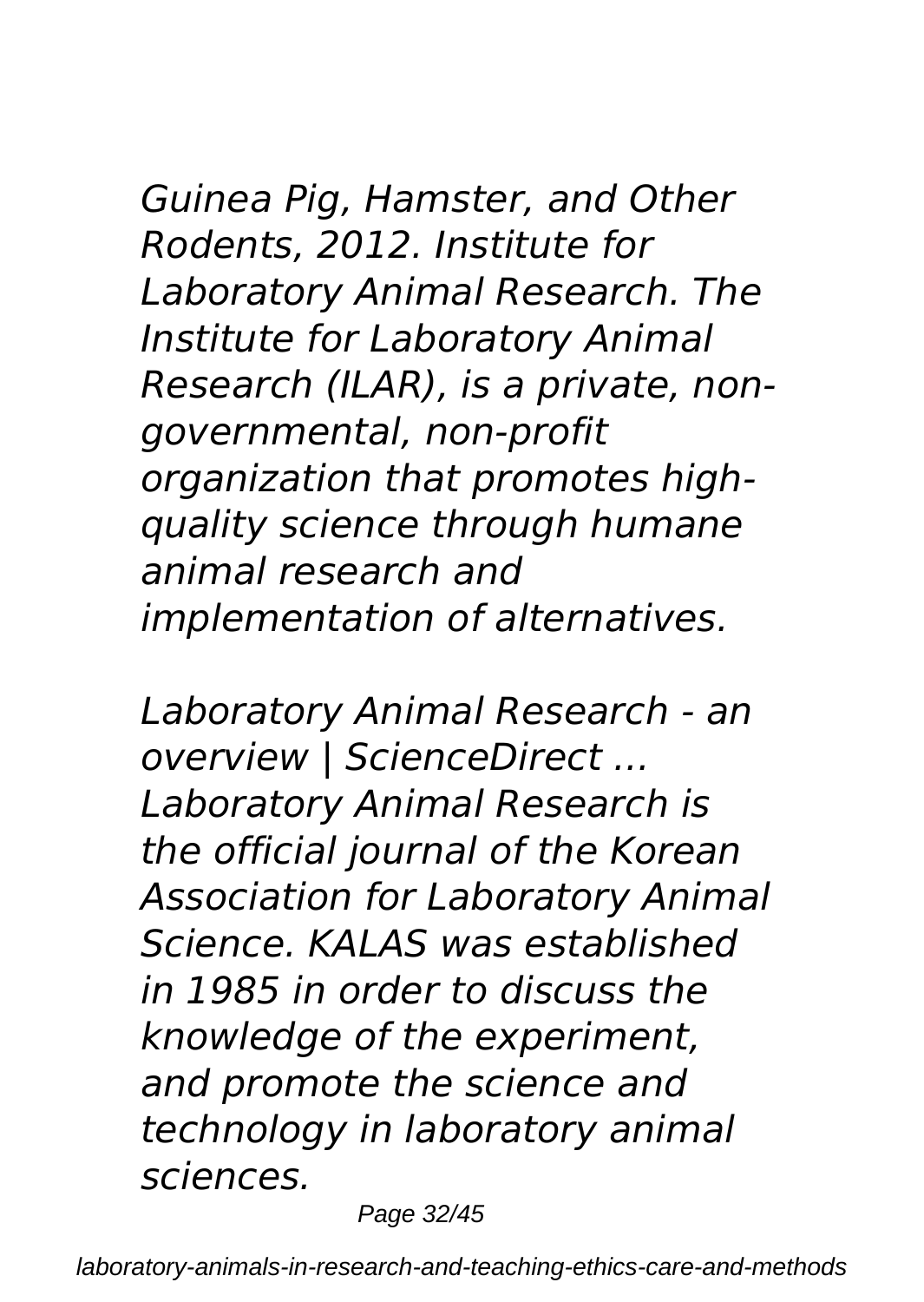*Laboratory Animal Research | Research The Guide for the Care and Use of Laboratory Animals is a widely accepted primary reference on animal care and use. The 8th and latest edition of the Guide , published in 2011, was written under the auspices of the Institute for Laboratory Animal Research of the National Academy of Sciences .*

*Documents Relevant to the PHS Policy | OLAW The Office of Laboratory Animal Research (LAR) ensures the humane care and use of animals in biomedical research and teaching at Florida International University and also provides* Page 33/45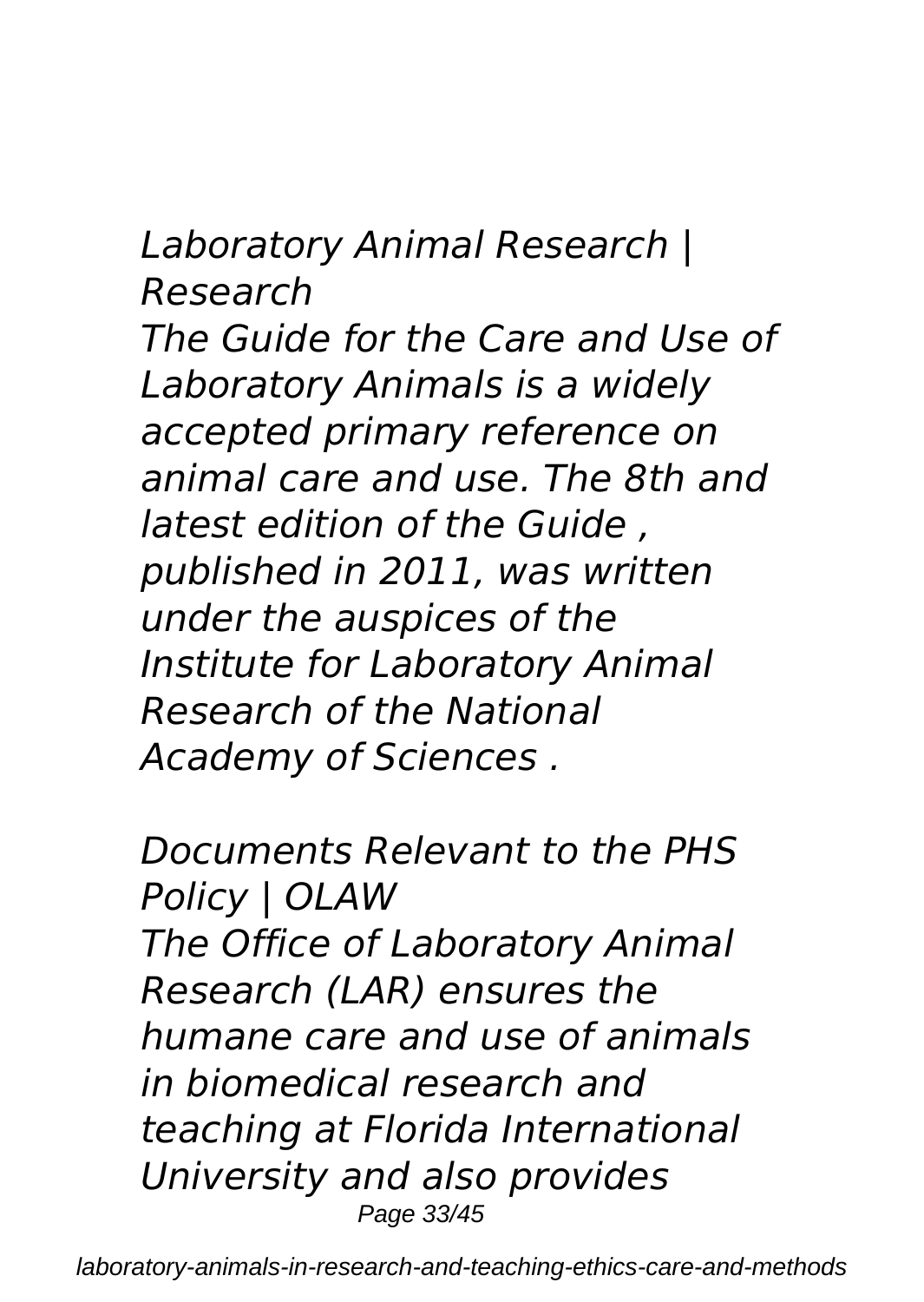*veterinary services for the FIU Animal Care Facility.Oversight of the Animal Care and Use Program is the joint responsibility of the Office of Laboratory Animal Research and the Institutional Animal Care and Use ...*

*Laboratory Animals | ScienceDirect Why Animal Research? | Animal Research at Stanford ... The domestic mouse, Mus musculus and related subspecies (see Mice and Rats as Laboratory Animals), is popular as a mammalian research model because of its small size, adaptability, docility, low husbandry costs, fecundity, welldefined health and genetic* Page 34/45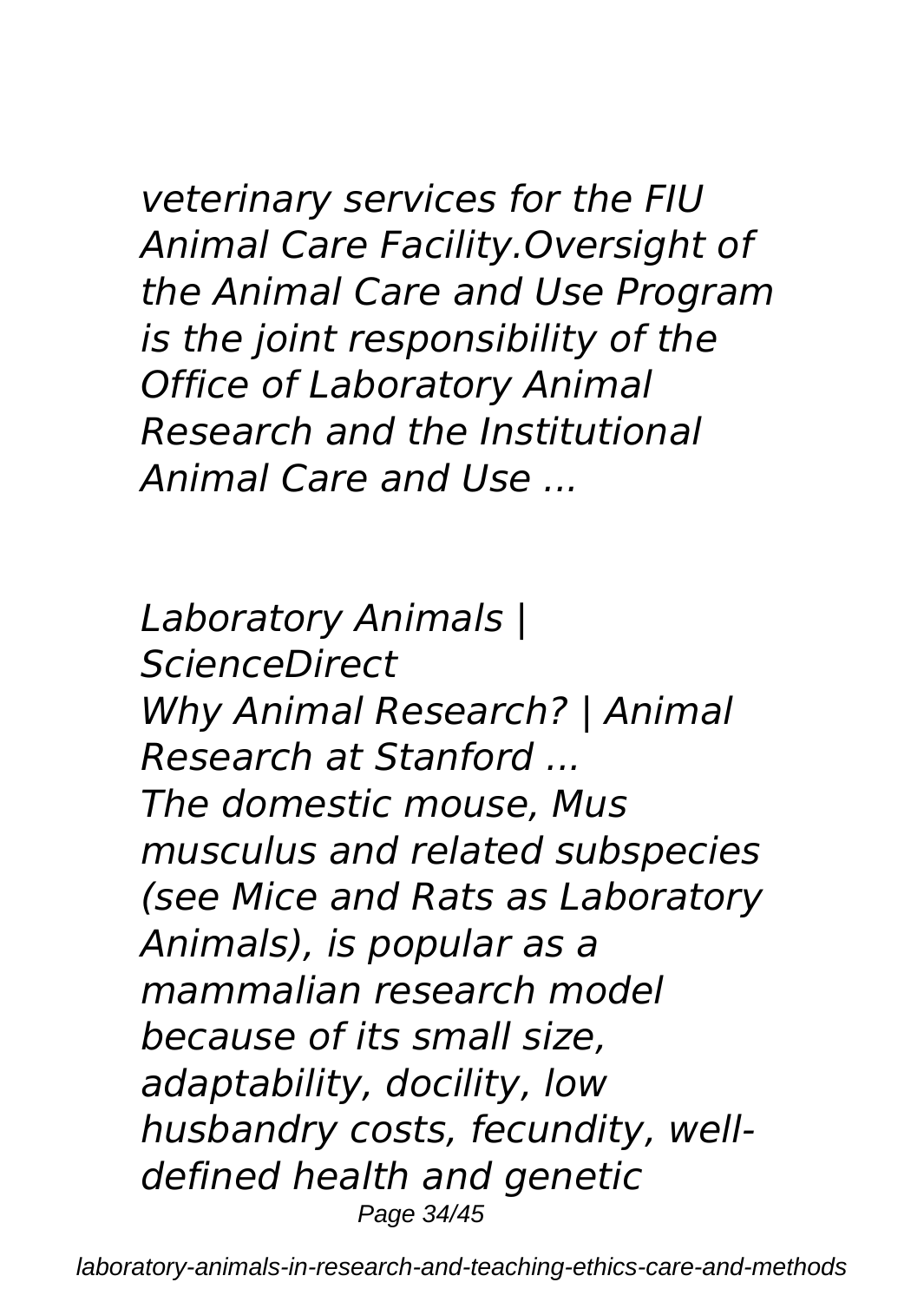*backgrounds, and relative ease of genetic manipulation.The development of genetic engineering techniques of inserting foreign genes ...*

Laboratory Animals Research and Teachir Ethics, Care Laboratory Anim Research - an overview ScienceDirect ... Laboratory Anim Research is the offic journal of The Korea Association fo Laboratory Anim **Science** (KALAS).Laborato

Page 35/45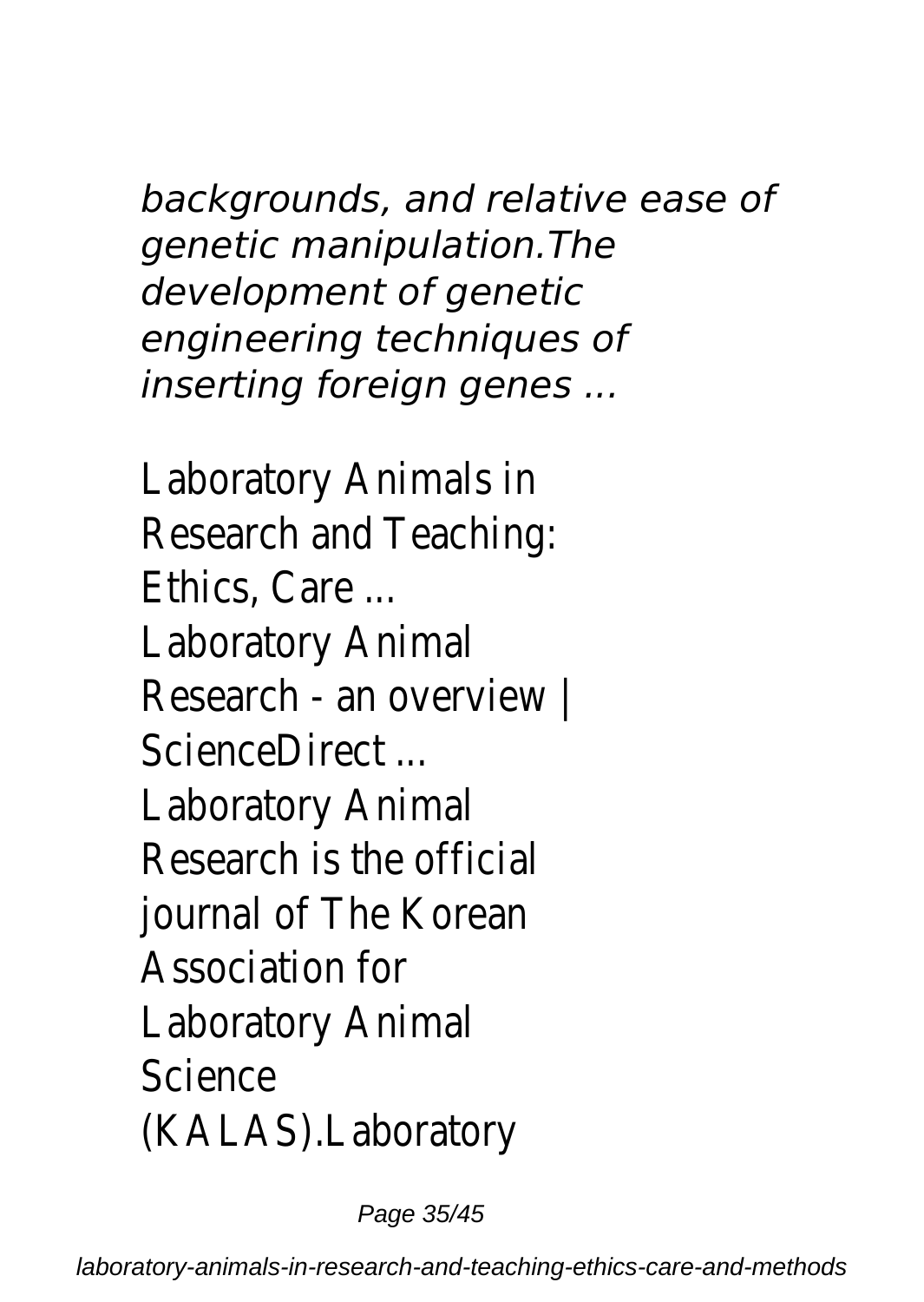Animal Research is a open access, pee reviewed journal th considers articles all aspects of in viv studies with mod organisms includir genetics, behaviour disease models bioinformatics, and omics (phenomic genomics, an metabolomics). Laboratory Anim Research | Hom

Laboratory Animal Research is the official journal of the Korean Association for Laboratory<br>Page 36/45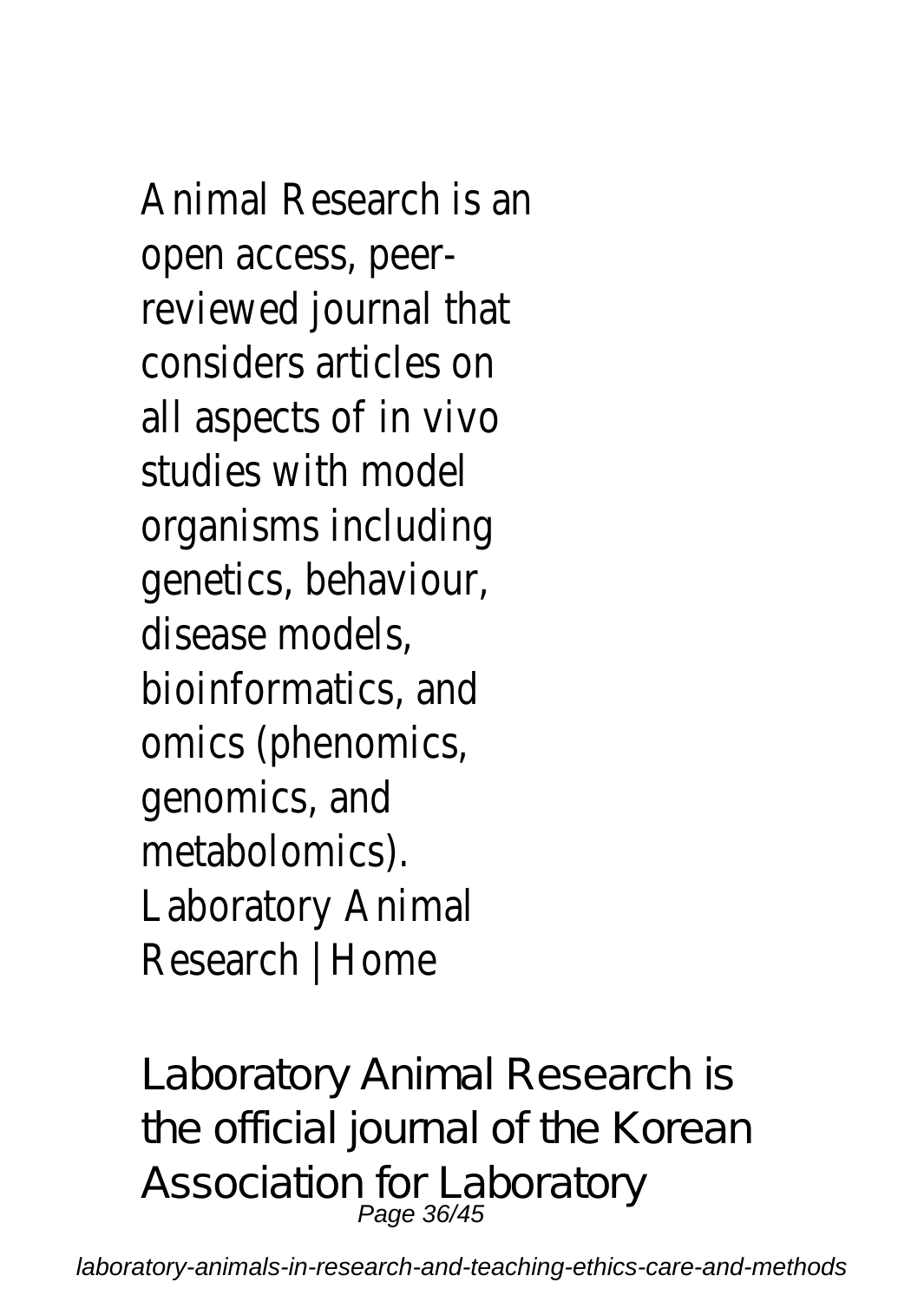Animal Science. KALAS was established in 1985 in order to discuss the knowledge of the experiment, and promote the science and technology in laboratory animal sciences. The Guide for the Care and Use of Laboratory Animals is a widely accepted primary reference on animal care and use. The 8th and latest edition of the Guide , published in 2011, was written under the auspices of the Institute for Laboratory Animal Research of the National Academy of Sciences . Many research projects evaluate the welfare of animals in a laboratory setting. The AVMA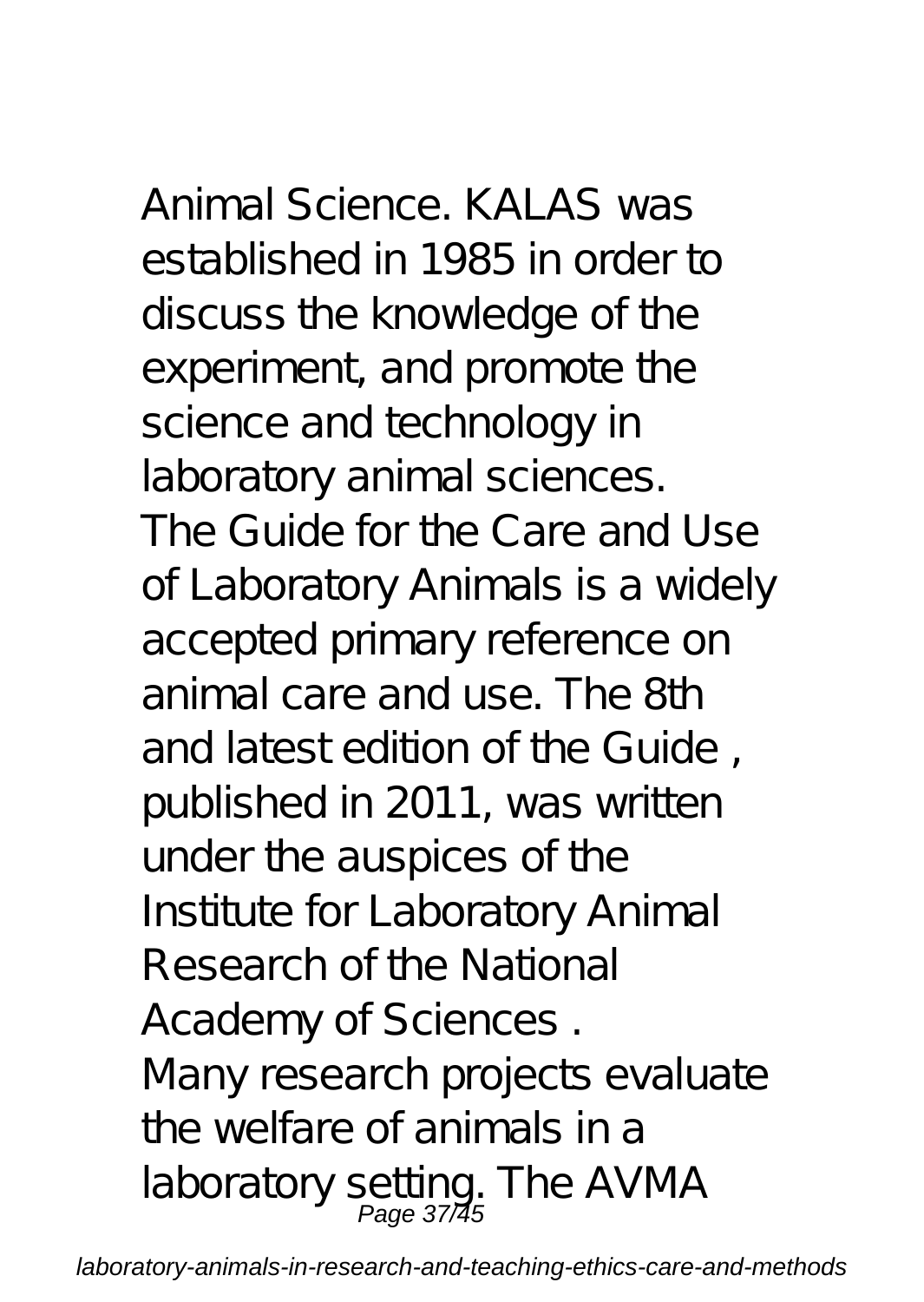# Animal Welfare Division works

zealously to stay on top of the current literature related to all aspects of animal welfare. Below are additional pages related to specific applications of animals and veterinarians in research. Many people have questions about animal testing ethics and the animal testing debate. We take our responsibility for the ethical treatment of animals in medical research very seriously. At Stanford, we emphasize that the humane care of laboratory animals is essential, both ethically and ...

Laboratory Animals - 2nd Page 38/45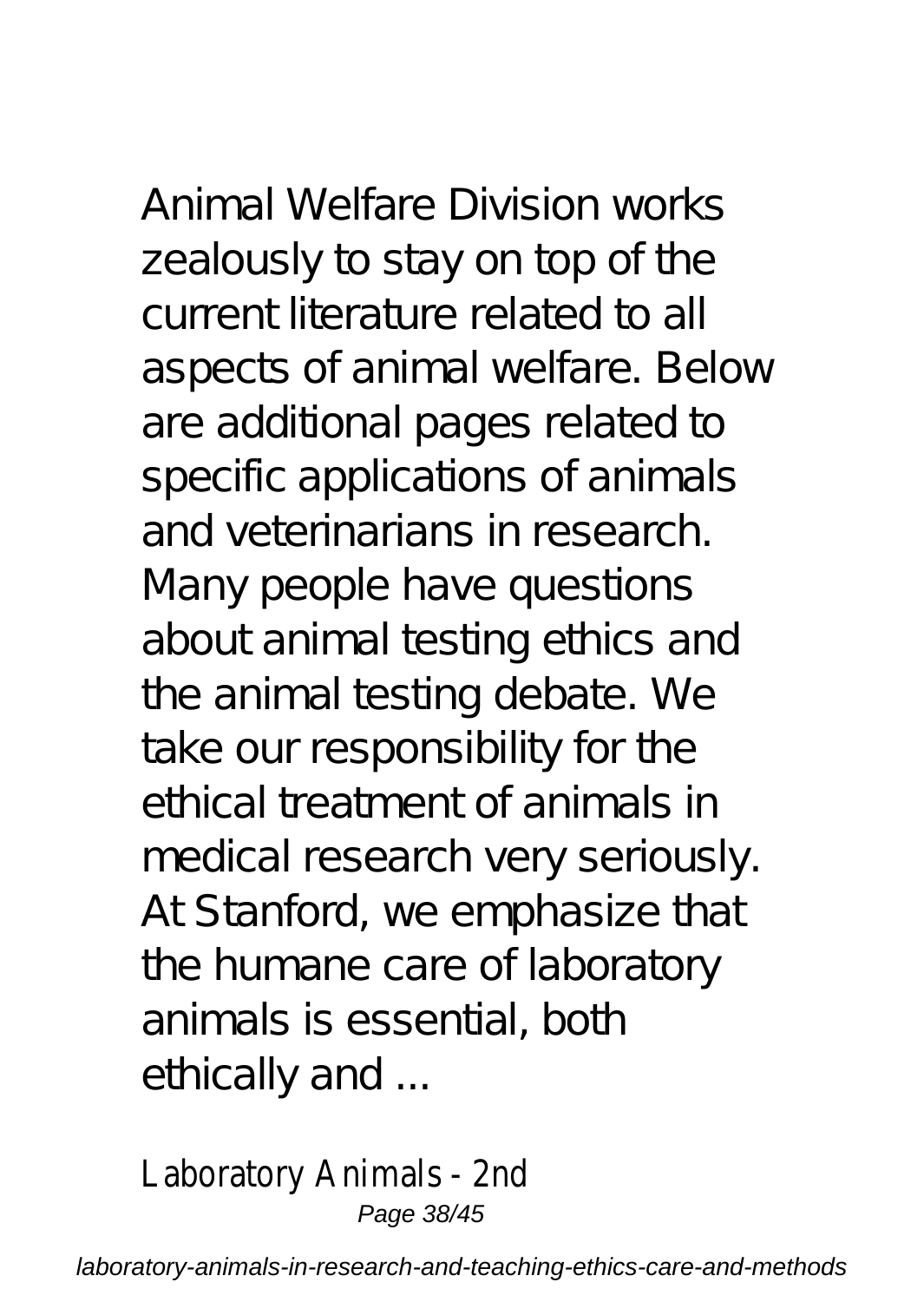Edition Animals Used in Research - Exotic and Laboratory Animals ... Animal Models for Assessing Countermeasures to Bioterrorism Agents (2011) Guidance for the Description of Animal Research in Scientific Publications (2011) Guide for the Care and Use of Laboratory Animals (2010) Scientific and Humane Issues in the Use of Random Source Dogs and Cats (2009) Documents Relevant to the PHS Policy | OLAW

**Species in Research. Approximately 95 percent of all laboratory animals are mice and rats. Easily housed and bred,** Page 39/45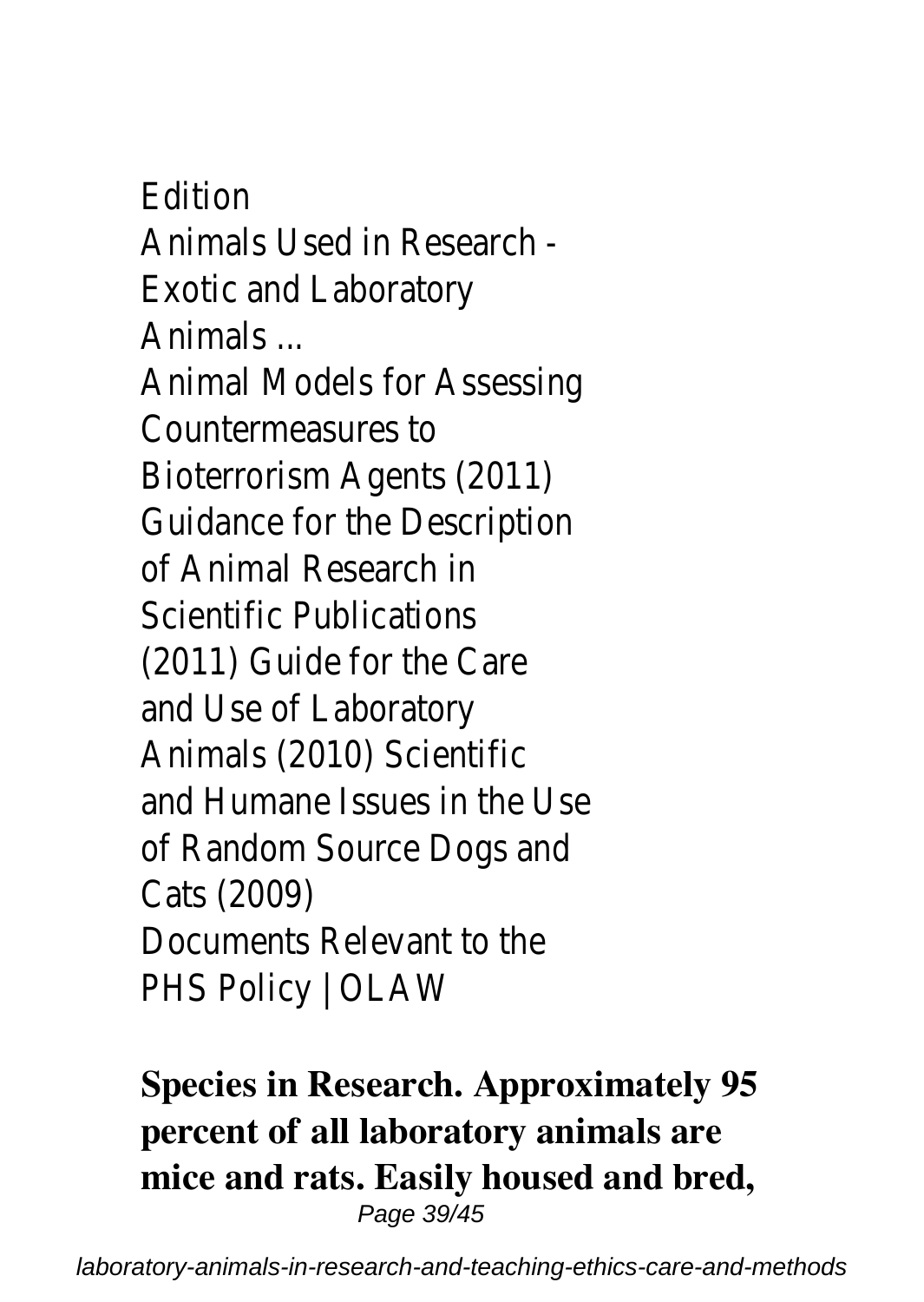**short lived (2-3 years), small, and relatively inexpensive, these rodents have become the animal model of choice for modern medical and scientific researchers.Click here for more information.**

**Marilyn J. Brown, Kathleen L. Smiler, in The Laboratory Rabbit, Guinea Pig, Hamster, and Other Rodents, 2012. Institute for Laboratory Animal Research. The Institute for Laboratory Animal Research (ILAR), is a private, non-governmental, non-profit organization that promotes high-quality science through humane animal research and implementation of alternatives.**

**Laboratory Animals: Regulations and Recommendations for the Care and Use of Animals in Research, Second Edition, is the only publication to offer a global compilation of standards on the** Page 40/45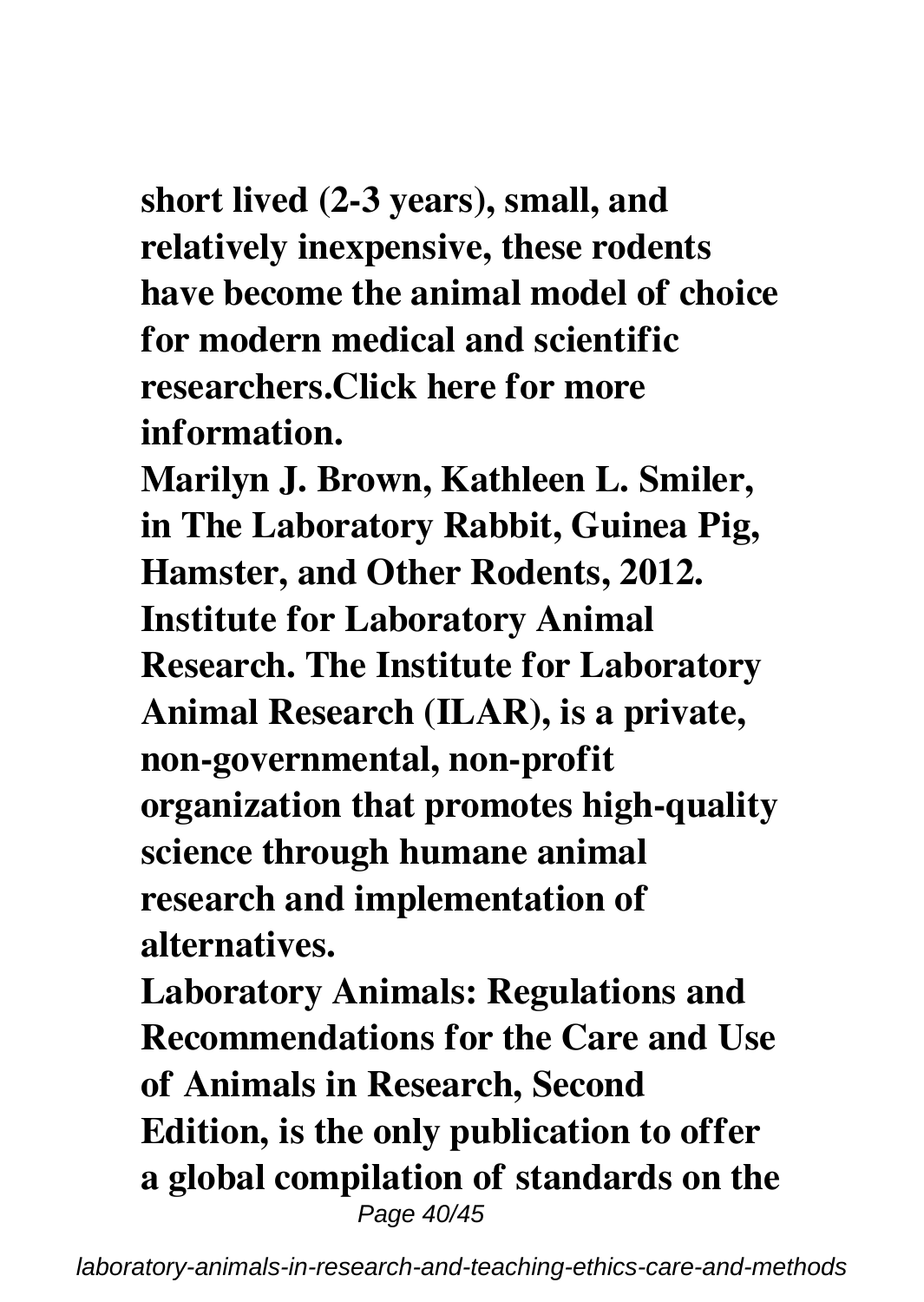**care, welfare and use of animals in research.The book provides updated information that will be of great interest to professionals across laboratory animal science and biomedical research.**

Animal testing, also known as animal experimentation, animal research and in vivo testing, is the use of non-human animals in experiments that seek to control the variables that affect the behavior or biological system under study.This approach can be contrasted with field studies in which animals are observed in their natural environments or habitats.

#### **Animal testing - Wikipedia**

Lab Animal Medicine . We Care For Our Animals As If Human Lives Page 41/45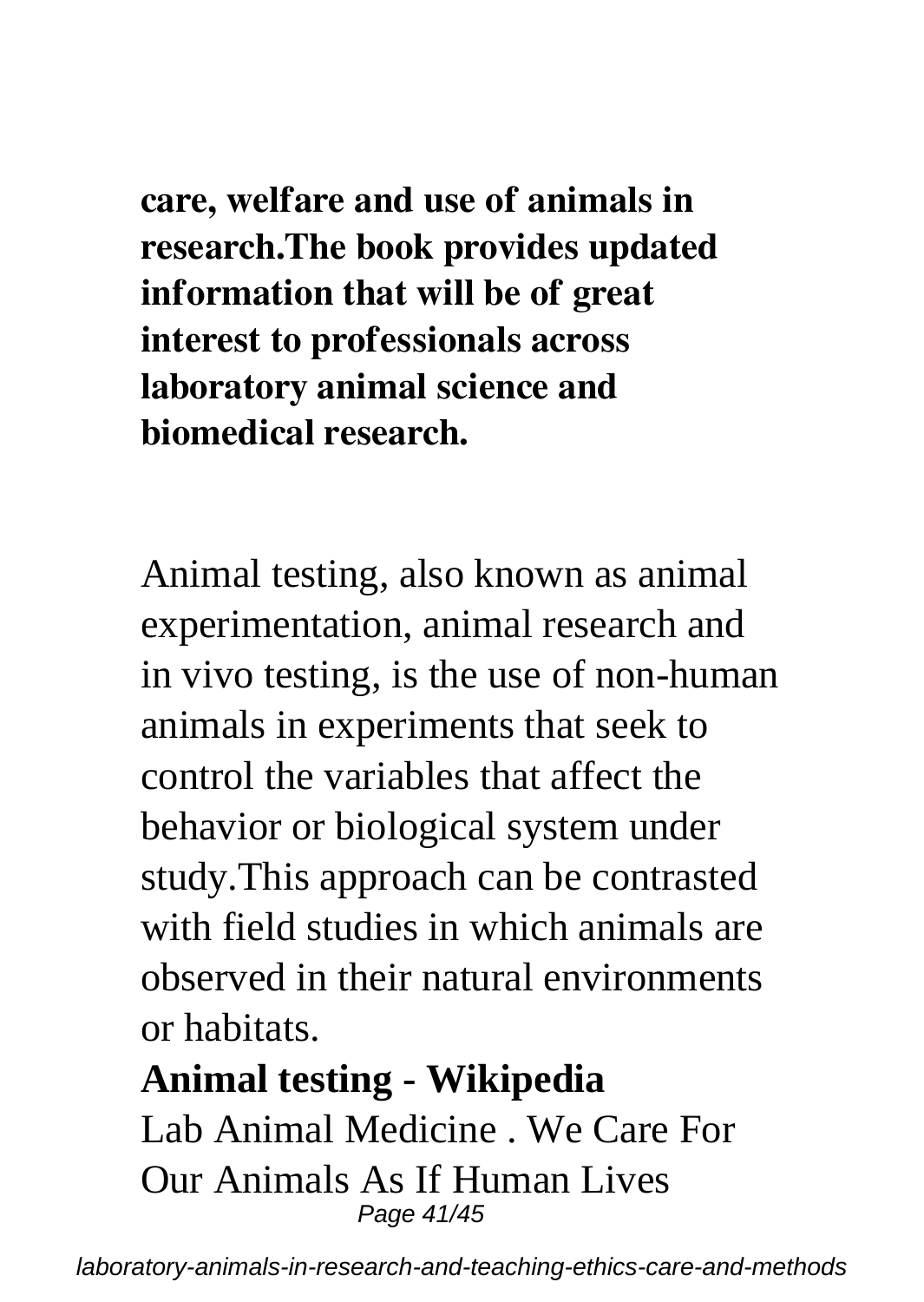Depend On It . The Department of Laboratory Animal Medicine (DLAM) is committed to providing UNTHSC faculty, staff, students and other partners with high quality, costeffective research bio-resources.

**The Office of Laboratory Animal Research (LAR) ensures the humane care and use of animals in biomedical research and teaching at Florida International University and also provides veterinary services for the FIU Animal Care Facility.Oversight of the**

Page 42/45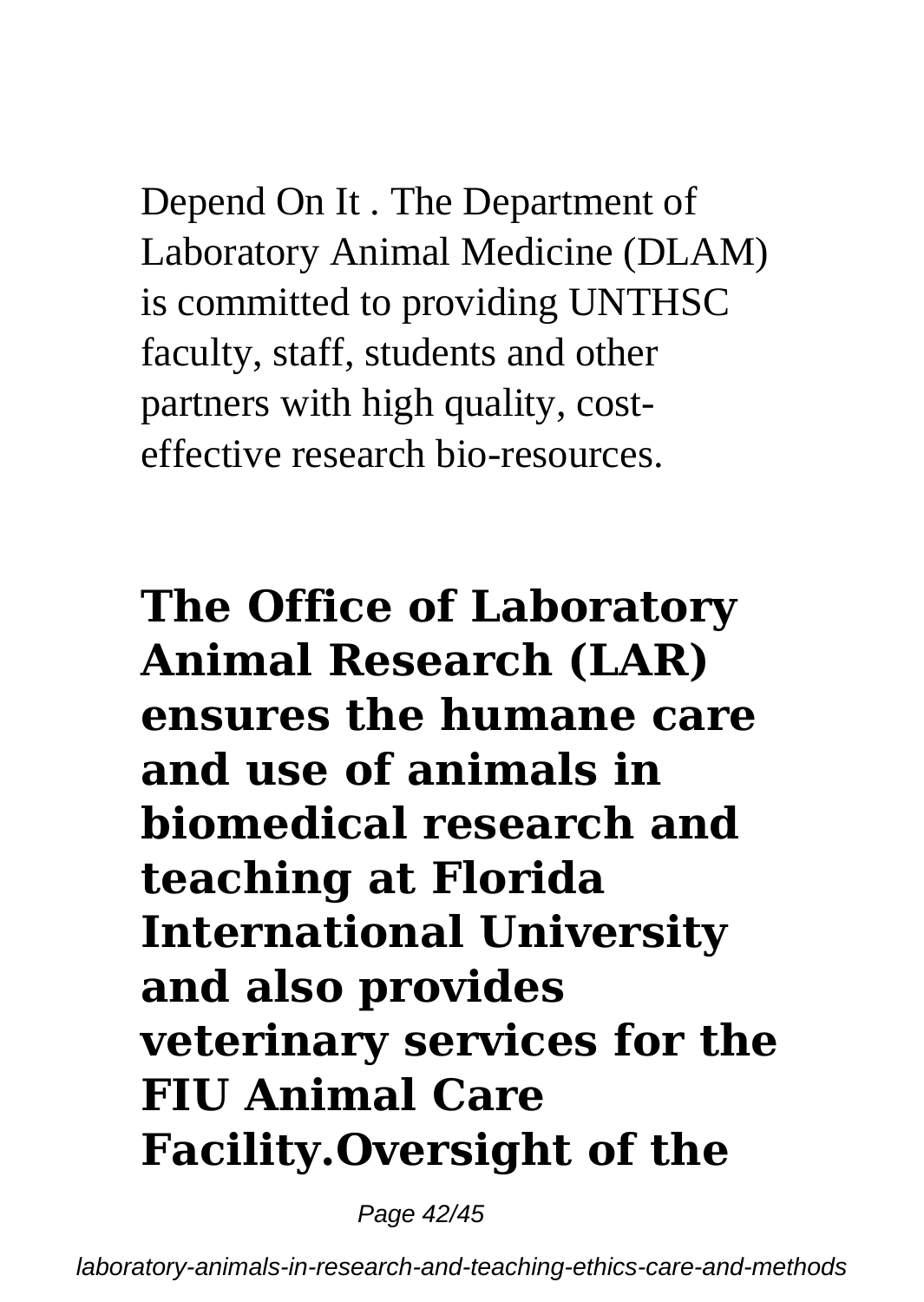**Animal Care and Use Program is the joint responsibility of the Office of Laboratory Animal Research and the Institutional Animal Care and Use ... Laboratory Animals: SAGE Journals Animals Used in Research (Areas of Science) | National ... Home >> What We Do >> Keep You Informed >> Science Corner >> Animals Used in Research. It is estimated that at least 100 million animals are used every** Page 43/45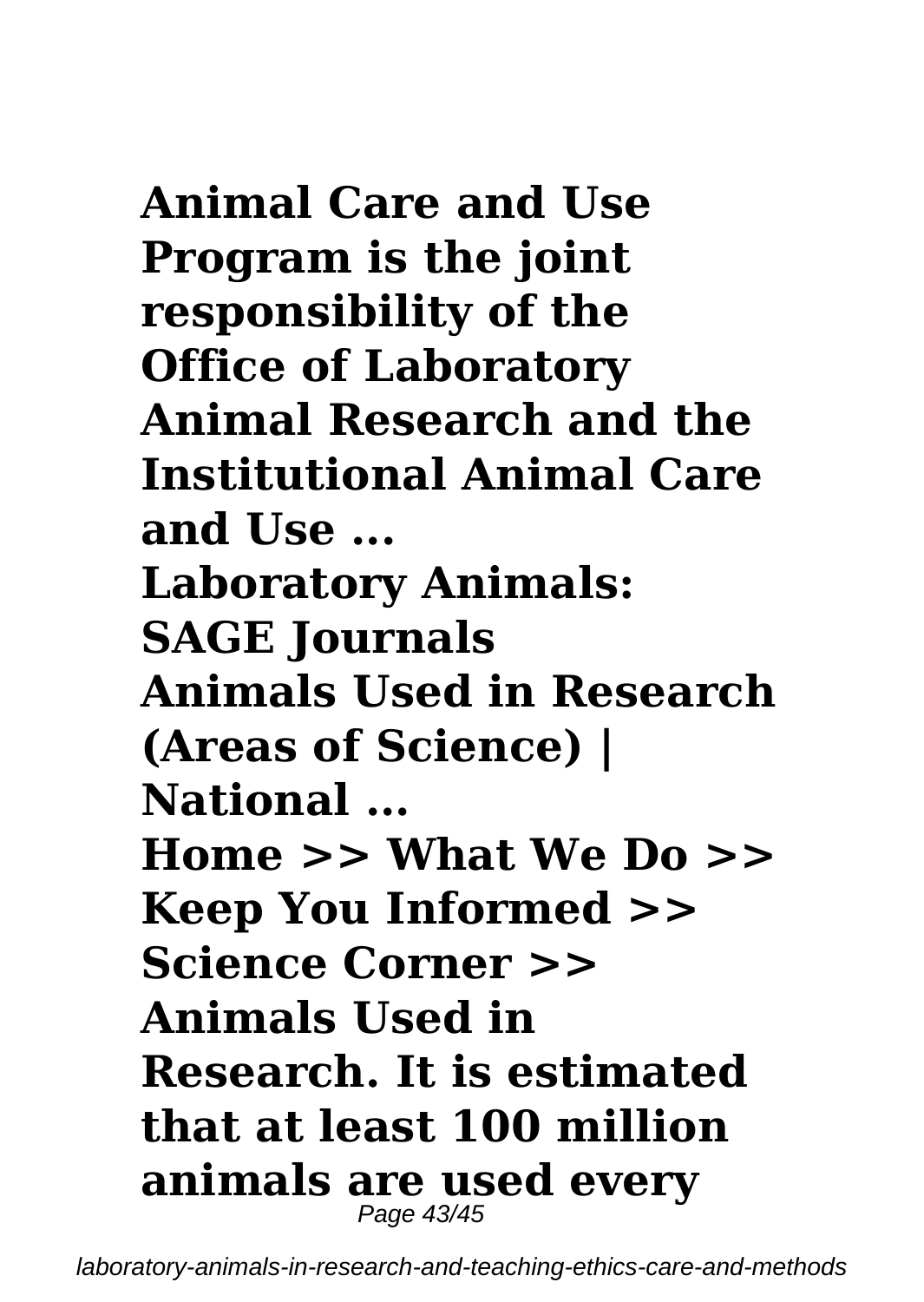# **year in the multibillion dollar research industry that includes university, pharmaceutical and diagnostic laboratories, and many others.**

Guide for the Care and Use of Laboratory Animals, 8th

... Laboratory Animals in Research and Teaching contains valuable information that college and high school instructors will need to establish and maintain laboratories at their institutions. The volume offers practical advice about administrative matters, ethical issues, and Page 44/45